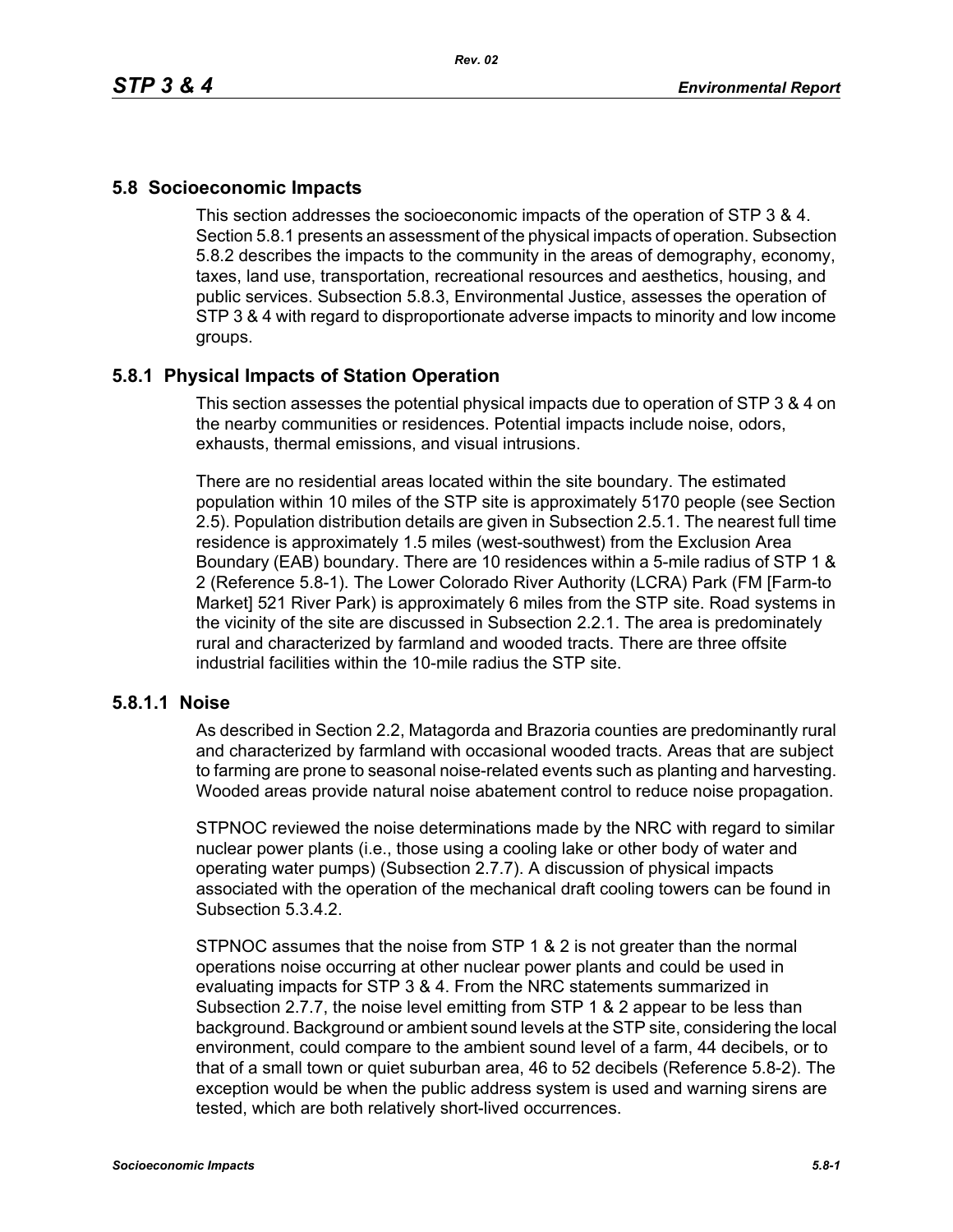Noise level attenuates with distance. A 3-decibel decrease is perceived as roughly halving loudness; a 3-decibel increase doubles the loudness. The noise from an earthmover can be as high as 94 decibels from 10 feet away, and 82 decibels from 70 feet away. A crane lifting a load can make 96 decibels of noise; at rest, it may make less than 80 decibels. Moderate auto traffic at a distance of 100 feet (30 meters) rates about 50 decibels. To a driver with a car window open or a pedestrian on the sidewalk, the same traffic rates about 70 decibels (Reference 5.8-3); that is, it sounds four times louder. The level of normal conversation is about 50 to 60 decibels.

Major equipment components are housed within structures that provide noise attenuation. Intermittently operated equipment (i.e., emergency diesel generators, combustion turbine generator) are equipped with mufflers to reduce exhaust noise.

No public roads, public buildings or residences are located within the EAB. After the completion of construction of STP 3 & 4, areas that were used for construction support will be graded, landscaped, and planted to enhance the overall site appearance. Previously forested areas cleared for temporary construction facilities will be revegetated, and harsh topographical features created during construction will be contoured to match the surrounding areas (Subsection 3.1.2). This revegetation will provide an additional buffer for operations-related noise. The STPEGS Annual Environmental Operating Report (Reference 5.8-1) identifies 10 residences within a 5 mile radius of the currently operating units. The exclusion area boundary is greater than 4000 feet in all directions from the new STP 3 & 4 footprint. Attenuation of noise associated with STP 3 & 4 operations would be similar to that which is currently occurring for STP 1 & 2.

Impacts from the noise associated with the operation of STP 3 & 4 would be SMALL and would not require mitigation.

## **5.8.1.2 Air Quality**

Section 5.4 discusses the impacts to members of the public from radioactive air emissions from STP 3 & 4. Subsection 5.8.1.2 is focused in impacts to members of the public from non-radiological air emissions.

Matagorda and Brazoria Counties are part of the Metropolitan Houston-Galveston Intrastate Air Quality Control Region (AQCR) (Reference 5.8-4). All areas within the Metropolitan Houston-Galveston Intrastate AQCR are classified as achieving attainment with the National Ambient Air Quality Standards (NAAQS), with the exception of the Houston-Galveston-Brazoria 8-Hour Ozone Non-attainment Area. (Reference 5.8-5). A discussion of current and projected regional air quality conditions is contained in Subsection 2.7.2.

The NAAQS define ambient concentration criteria for sulfur dioxide  $(SO<sub>2</sub>)$ , particulate matter with aerodynamic diameters of 10 microns or less ( $PM_{10}$ ), particulate matter with aerodynamic diameters of 2.5 microns or less  $(PM<sub>2.5</sub>)$ , carbon monoxide (CO), nitrogen dioxide (NO<sub>2</sub>), ozone (O<sub>3</sub>), and lead (Pb). These pollutants are generally referred to as "criteria pollutants." Areas of the United States having air quality as good as or better than the NAAQS are designated by the U.S. Environmental Protection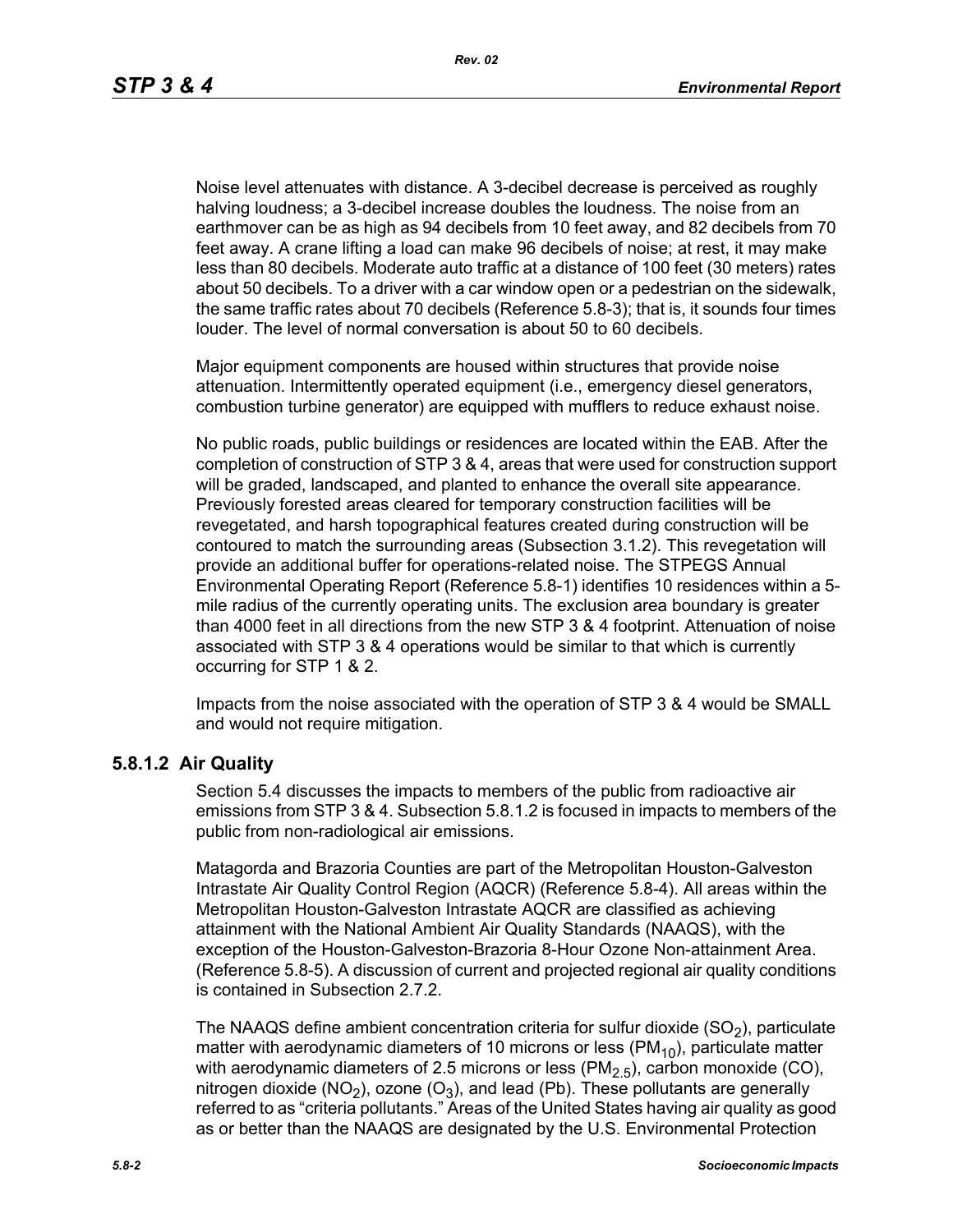Agency (EPA) as attainment areas. Areas with air quality that is worse than the NAAQS are designated by EPA as non-attainment areas (Reference 5.8-5). The Houston-Galveston-Brazoria area holds non-attainment status for ground-level ozone under the 8-hour standard that became effective June 15, 2005. Counties affected under this status are: Brazoria, Chambers, Fort Bend, Galveston, Harris, Liberty, Montgomery, and Waller. The region was classified as being in "moderate" nonattainment of the 8-hour standard and was given a maximum attainment date of June 15, 2010 (Reference 5.8-5).

STP 3 & 4 will have three standby diesel generators per unit, and one combustion turbine generator per unit. Emissions from those sources are described in Subsection 3.6.3. Section 1.2 lists all authorizations required before the start of operation, including the authorizing agency, the source of authorization, the requirement for authorization, and the permitted activity. The standby diesel generators and turbine generators would be operated periodically on a limited short-term basis. Subsection 3.6.3.1 discusses the operation of these systems. Table 3.6-3 describes annual estimated emissions from these sources, including equipment use estimates. No operational sources of gaseous emissions other than diesel generators, auxiliary boilers, or combustion turbines are planned for STP 3 & 4. Properly maintained asphalt or concrete access roads, and appropriate speed limits, would minimize the amount of fugitive dust generated by the commuting workforce. The impact of the operation of STP 3 & 4 on air quality would be SMALL, and would not warrant mitigation.

#### **5.8.1.3 Thermal Emissions**

Heat dissipation to the atmosphere from operation of the cooling towers and the Main Cooling Reservoir (MCR) is described in Subsection 5.3.3.1. The plumes from the cooling towers would occur in each direction of the compass and would be spread over a wide area. The average plume lengths would be short and would not be long enough to reach the site boundary in most directions. Fogging and icing from the operation of the cooling tower is not predicted to occur, and fogging from the operation of the MCR is expected to occur infrequently. Salt deposition due to water droplets drifting from the cooling towers is only predicted to occur for locations less than a miletwo miles from the towers, which is within thesite boundary. Shadowing in the vicinity of the cooling towers and in nearby agricultural areas was predicted to occur for less than 43105 hours per season and 426325 hours annually. This represents less than 211% of the total hours of each season and per year. Ground-level increases in humidity would occur in the immediate vicinity of the cooling towers, on developed land within the STP site boundary.

The NRC's Environmental Standard Review Plan (NUREG-1555) notes that the plume from a cooling pond like the MCR would exist as a fog over the pond or as ground-level fog evaporating within 300 meters from the pond, or would lift to become stratus for winds less than or equal to 2.2 meters per second. Elevated plumes and the associated shadowing would not be expected from the operation of the MCR.

Because there is no residential area within the site boundary, the impacts on nearby communities from thermal emissions would be SMALL and no mitigation would be required.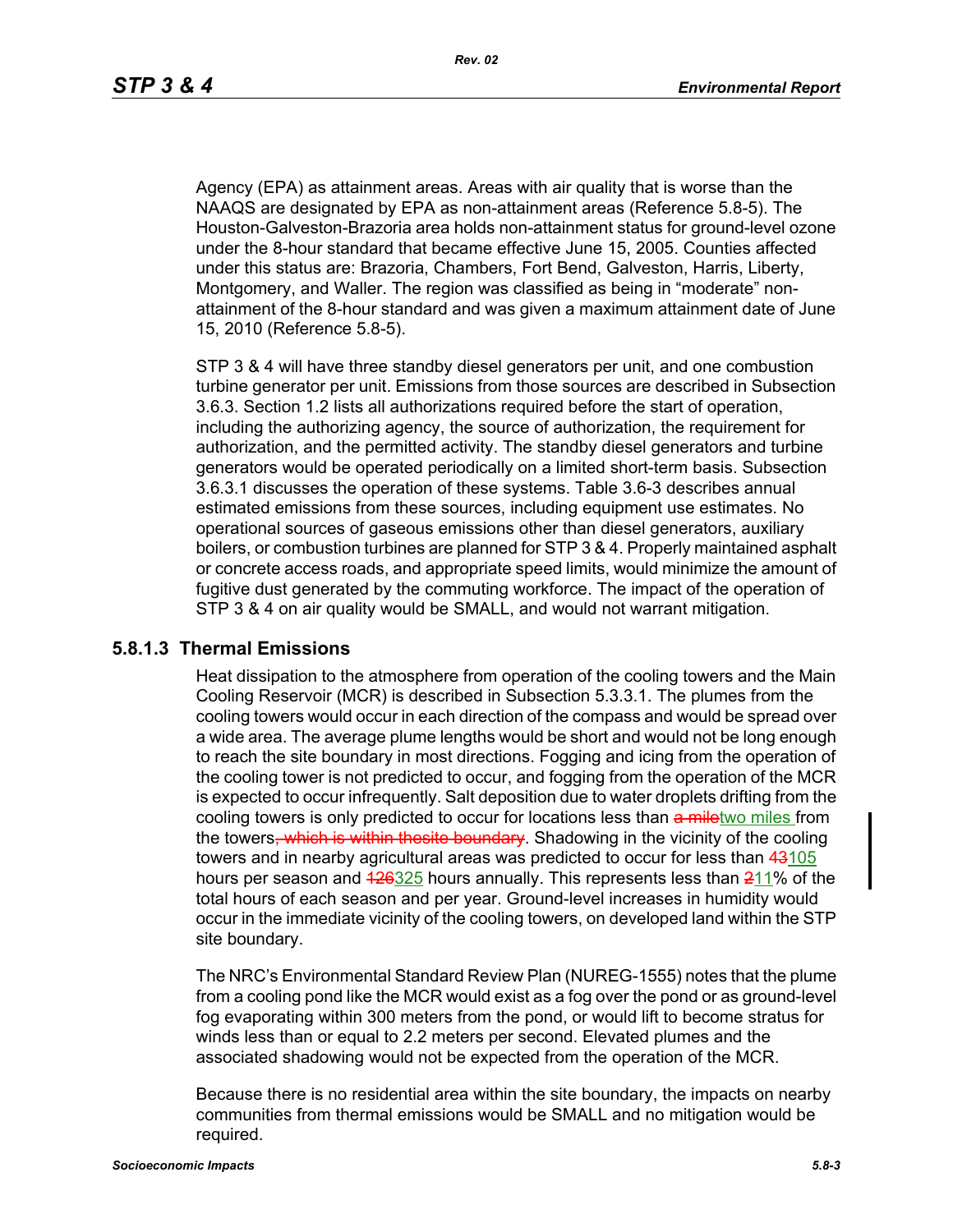## **5.8.1.4 Visual Intrusions**

The nearest full-time residence is approximately 1.5 miles west-southwest from the EAB boundary. There are 10 residences within a 5-mile radius of STP 1 & 2. The LCRA Park (FM 521 River Park) is approximately 6 miles east of the STP site. At this distance, the STP 3 & 4 reactor containment buildings and the two mechanical draft cooling towers would be visible. Impacts from the additional structures would be SMALL compared to existing conditions and would not warrant mitigation.

The visual impacts from the operation of the cooling towers would be the towers themselves plus the plumes generated during operation. Specifics for modeling of the plume are contained in Subsection 5.3.3. Specifics for the length and frequency of elevated plumes are contained in Subsection 5.3.3.1.0. The plumes from the cooling towers would occur in each direction of the compass and would be spread over a wide area, reducing the time that the plume would be visible from a particular location. The average plume lengths would be relatively short. Plumes would be visible at the 10 residences within the 5-mile radius for periods ranging from between 16 hours/year to 183 hours/year. These plumes would only be visible during daylight hours for these periods. Because of the varying directions and short average plume lengths, impacts from elevated plumes would be SMALL and not warrant mitigation.

The current Reservoir Makeup Pumping Facility (RMPF) is visible from the Colorado River and from the east bank of the river. This facility was sized for four units and, therefore, there would be no change in its visibility over existing conditions related to STP 3 & 4. Visual impact of the RMPF would be SMALL and would not warrant mitigation.

## **5.8.1.5 Other Impacts**

Roads within the vicinity of the STP site would experience a temporary increase in traffic at the beginning and the end of the shift. However, the current road network has sufficient capacity to accommodate the increase, as detailed in Subsection 5.8.2. Therefore, no significant traffic congestion would result from operation of STP 3 & 4. Impact to roads in the vicinity of the STP site would be SMALL and would not warrant mitigation.

## **5.8.1.6 Conclusion**

Physical impacts to the surrounding population as a result of operation of STP 3 & 4 would be SMALL and would not warrant mitigation.

## **5.8.2 Social and Economic Impacts**

This section evaluates the demographic, economic, infrastructure, housing, and community including education and public services impacts to the region as a result of operating STP 3 & 4. The evaluation assesses impacts of operation and of demands placed by the workforce on the region. STP 3 & 4 would require approximately 888 workers (Subsection 3.10.3). The current schedule projects a commercial operation date of 2015 for STP 3 and 2016 for STP 4. This analysis conservatively assumes that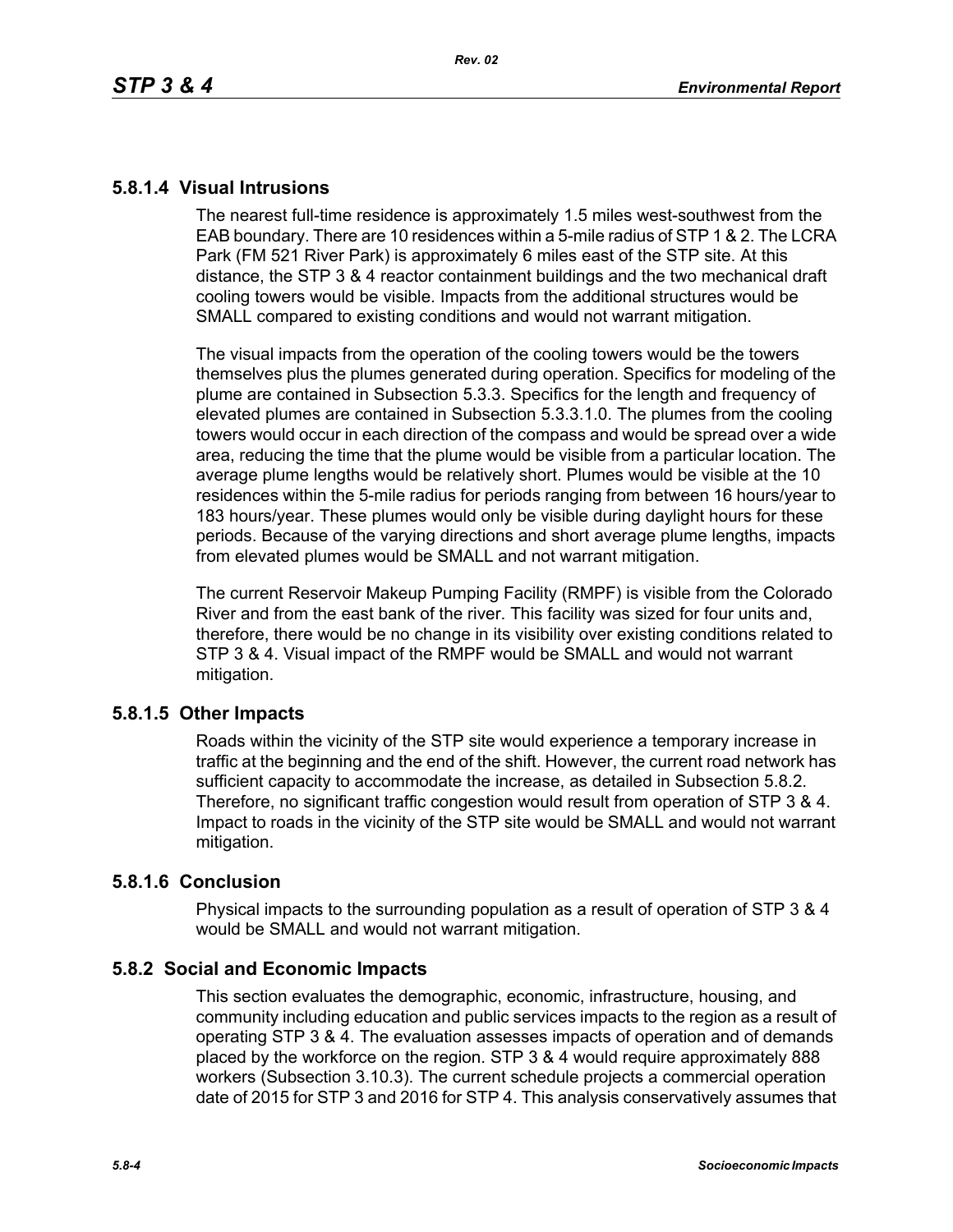STP 3 & 4 will apply for license renewal, which would extend their operation an additional 20 years—until 2075 and 2076, respectively.

It is likely that operation of STP 3 & 4 would overlap for a 33-year period from 2015 to 2048 with the continued operation of STP 1 & 2, which currently employs approximately 1365 onsite staff (1140 STP staff plus 225 contractors) (Table 2.5-1). This analysis conservatively estimated that STP 1 & 2 will apply for license renewal, which would extend their operation an additional 20 years—until 2047 and 2048, respectively. STP 1 & 2 refueling outages last approximately 17 to 35 days and require approximately 1500 to 2000 additional workers. For the new units, refueling outages would be similar to those of STP 1 & 2.

In performing these socioeconomic analyses, the migration and residential distribution of the operations workforce is based on the residential distribution of the current operations workforce. As stated in Section 2.5, approximately 83% of the STP 1 & 2 workers reside within two counties—Matagorda (60.7%) and Brazoria (22.4%). The remaining 17% are distributed across 18 other counties (Table 2.5-1).

# **5.8.2.1 Demography**

The 2000 population within the 50-mile radius of the region was approximately 258,960 and is projected to grow to approximately 657,940 by 2080, for an average annual growth rate over the 60-year period of 1.2% (see Table 2.5-2). STPNOC anticipates employing 888 operations workers at STP 3 & 4. In reality, a percentage of this workforce would already reside within the 50-mile region and the remainder would migrate into the region. However, to be conservative, STPNOC assumes that all of the STP 3 & 4 employees will migrate into the region, and that each operations worker will bring a family. The average household size in Texas is 2.74 (Reference 5.8-6). The average household size, 2.74, is used instead of average family size, 3.28, in order to slightly offset the estimated increase in population caused by the assumption that all of the STP 3 & 4 workforce would migrate into the 50-mile radius.

An operational workforce of 888 would increase the population in the 50-mile region by 2433 people (888 workers  $\times$  2.74). It was assumed that the residential distribution of [the STP 3 & 4 workforce would resemble that of the current STP 1 & 2 workforce \(Table](http://www.stats.bls.gov/)  2.5-1). Therefore, approximately 1477 people (60.7% × 2433) would live in Matagorda County and 545 (22.4% × 2433) would live in Brazoria County. These numbers constitute 3.9% and 0.2% of the 2000 populations of Matagorda and Brazoria Counties, respectively. They would constitute even smaller percentages of the projected populations of those counties.

The employees and their families not residing in Matagorda or Brazoria County (411 people) would be scattered throughout the other counties within the 50-mile radius. Based on the distribution of the STP 1 & 2 operations workforce, the maximum number of workers in any one county other than Matagorda and Brazoria would be 40 (i.e., 4.5% of the 888 operations workers, see Table 2.5-1). Including family members, the maximum population increase would be 109 people. This increase in population would represent a small percentage of the existing populations of any one of those counties.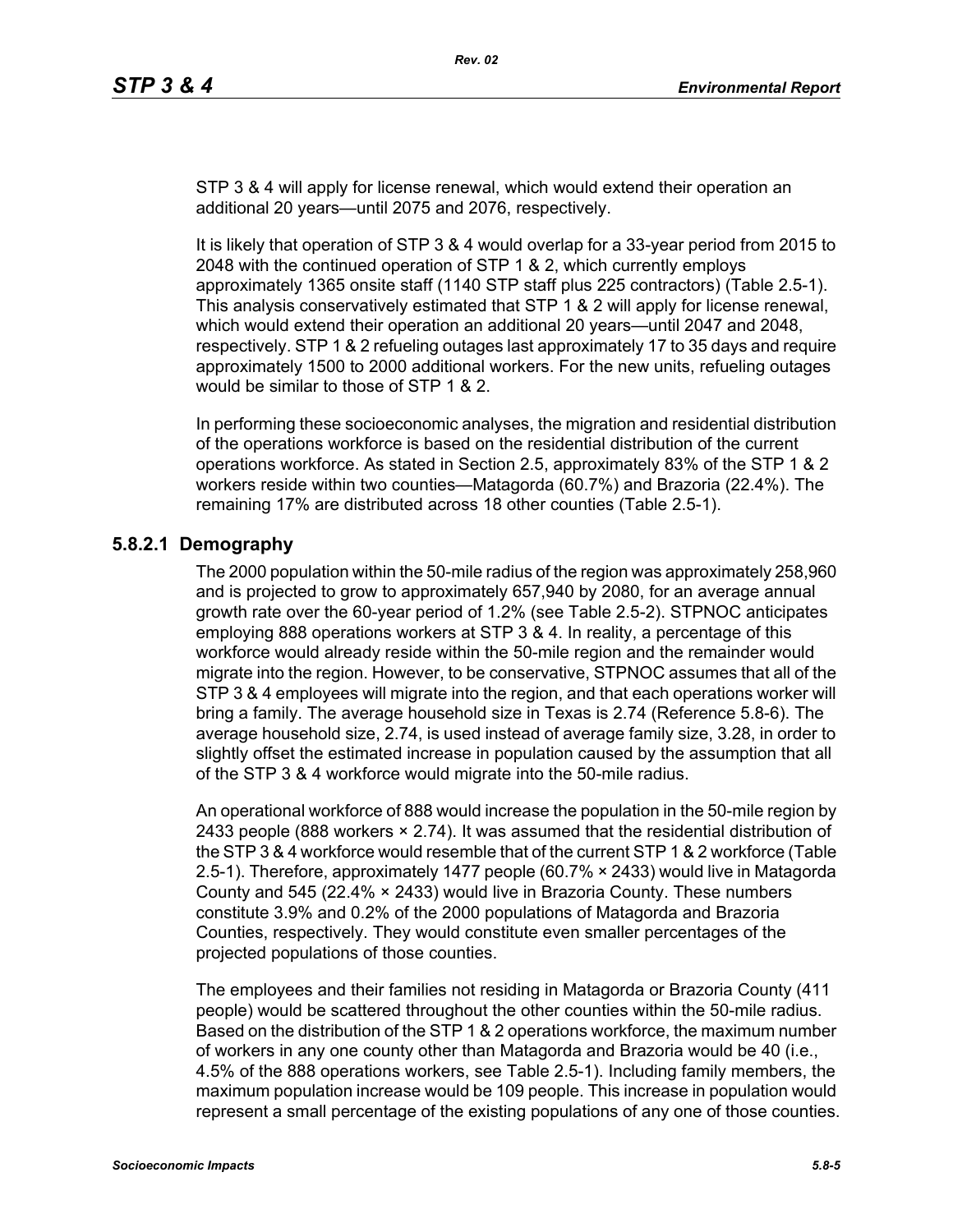Additional jobs in the region would result from the multiplier effect attributable to the new operations workforce. In the multiplier effect, each dollar spent on goods and services by an operations worker becomes income to the recipient who saves some but re-spends the rest. The recipients' re-spending becomes income to someone else, who in turn saves part and re-spends the rest, and so on and so forth. The number of times the final increase in consumption exceeds the initial dollar spent is called the "multiplier." The U.S. Department of Commerce Bureau of Economic Analysis Economics and Statistics Division provides multipliers for industry jobs and earnings (Reference 5.8-7). The economic model, RIMS II, developed by the U. S. Department of Commerce, Bureau of Economic Analysis incorporates buying and selling linkages among regional industries and is used to estimate the impact of new nuclear plantrelated expenditure of money in the region of interest. For every operations job at the new units, an estimated additional 1.47 jobs would be created in the 50-mile region, which means that 888 direct jobs would result in an additional 1305 indirect jobs for a total of approximately 2193 new jobs in the region (Table 5.8-1). Since most indirect iobs are service-related and not highly specialized, most, if not all, indirect jobs would likely be filled by the existing workforce within the 50-mile region. For every dollar spent by a worker, an estimated additional 0.56 dollars would be injected into the regional economy (Reference 5.8-7).

## **5.8.2.2 Impacts to the Community**

## **5.8.2.2.1 Economy**

The impact of the operation of STP 3 & 4 on the local and regional economy depends on the region's current and projected economy and population. The economic impacts of a potential 60-year period of operation are discussed below.

In the other socioeconomics sections in Chapter 5, all new operating personnel are conservatively assumed to come from outside of the 50-mile region. The reason that approach is considered conservative is that stresses to regional resources, such as water supplies, would be greater with a larger in-migration and would be considered negative. Conversely, with respect to the regional economy, a larger in-migration of project-related population would be considered positive. Therefore, to avoid overstating the level of impact to the economy, a range of impacts based on 50% to 100% of the operations workforce migrating into the 50-mile radius is considered.

The employment of the operations workforce for such an extended period of time would have economic and social impacts on the surrounding region. Matagorda County would be the most affected county in the 50-mile region because it would have more employees residing than any other county, and it would receive property tax revenues assessed on the new units. The influx of people spending wages, paying taxes, using public services and utilities, and building houses has a more noticeable impact on Matagorda County with its lower population, than Brazoria County, which has a greater population and would also have an influx but not as large.

The wages and salaries of the operating workforce would have a multiplier effect that would result in an increase in business activity, particularly in the retail and service industries. Assuming the entire operations workforce would migrate into the 50-mile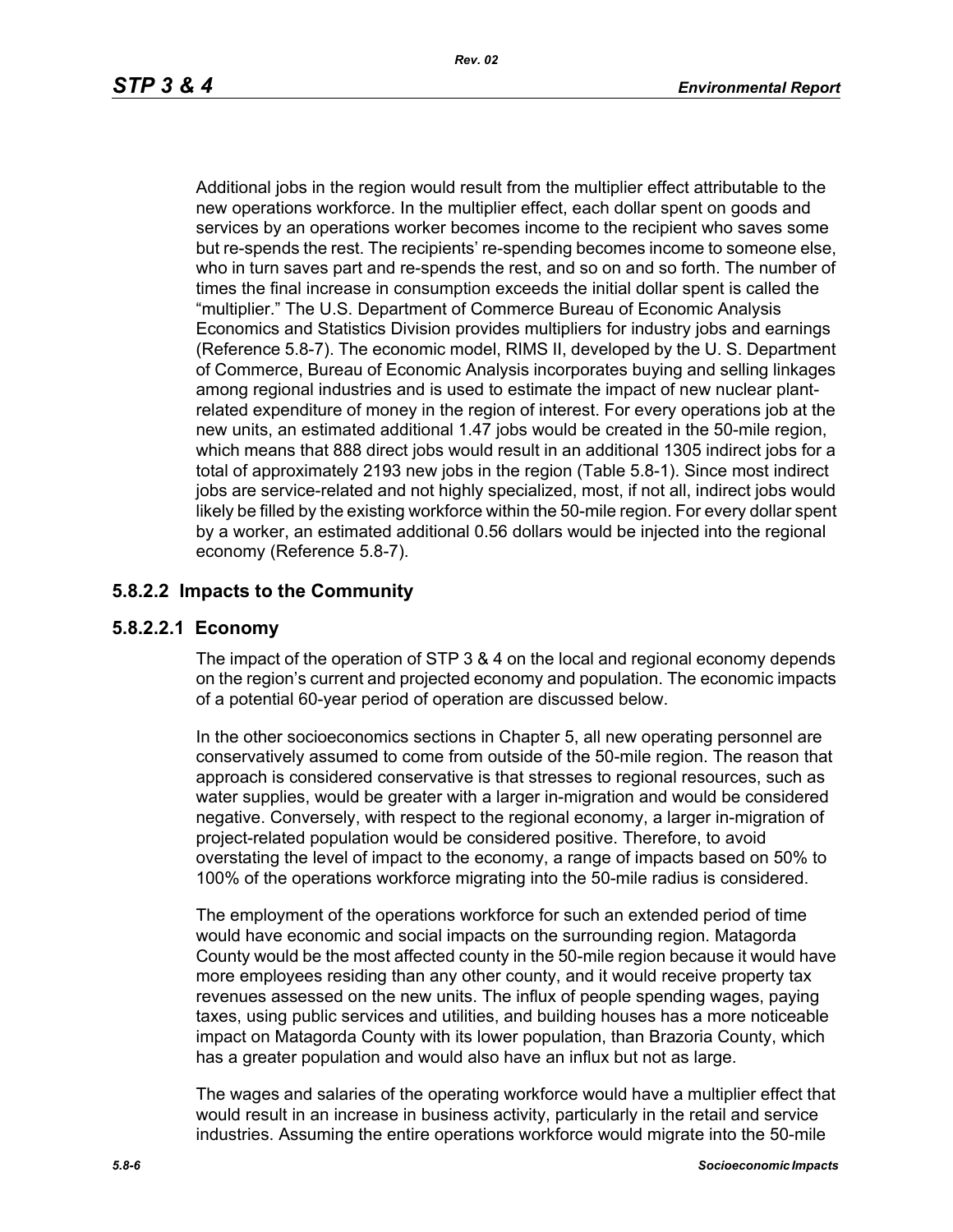radius, the creation of 888 jobs would inject \$90,181,728 to \$110,129,760 per year into the regional economy. If only half of the workers would migrate into the region (assuming the other half would already reside within the region), this dollar impact would be reduced by 50%. These conclusions are analyzed below.

The wage range of a nonmanagerial operations worker is assumed to be \$65,100 to \$79,500 per year. Managerial staff wages would be larger, but these employees comprise a smaller percentage of the workforce. Therefore, to be conservative, the nonmanagerial wage range was used. The range was multiplied by the number of workers—888—to calculate total dollars earned per year of \$57,808,800 to \$70,596,000.

An earnings multiplier for the power generation and supply industry in the two-county region, 1.56 (Reference 5.8-7), was applied to the total dollars earned per year. According to these calculations, the total impact of worker wages on the 50-mile region would be between \$90,181,728 and \$110,129,760 per year. If only 50% of the operations workforce would migrate into the region, the dollar impact would be \$45,090,864 to \$55,064,880 per year. (Note: STPNOC acknowledges that the earnings multiplier is for the two-county region, but believes that this multiplier is reasonably representative of the balance of counties within the 50-mile radius.)

As stated previously in Subsection 5.8.2.1, for every new operations job, an estimated additional 1.47 indirect jobs would be created, which means that the 888 direct jobs would result in an additional 1305 jobs for a total of 2193 jobs. If 50% of the operations workforce would migrate into the 50-mile region, then 444 direct jobs would result in an additional 653 additional jobs, for a total of 1097 new jobs.

Most indirect jobs would be service-related, not highly specialized, and filled by the existing workforce within the 50-mile region, particularly the two counties of interest. There are currently 8870 unemployed workers in the two counties. This equates to a 5.9% unemployment rate in the two counties. Some or all of the indirect jobs created by the operations workforce would be filled by unemployed workers in these counties. This would have a positive impact on the economy by providing new business and job opportunities for local residents.

Because of the estimated distribution of the workers, Matagorda County would experience 60.7% of this economic activity and Brazoria County would experience approximately 22.4%. Matagorda County would be the most affected. Beyond Matagorda County, the impacts would become more diffuse since a smaller percentage of the workforce would live in the other counties and the larger economic bases of some counties, particularly Brazoria County, would serve to dilute any impacts.

Therefore, the impacts of STP 3 & 4 operations on the economy would be beneficial and SMALL everywhere in the region except Matagorda County, where the impacts would be beneficial, MODERATE, and positive, and mitigation will not be warranted.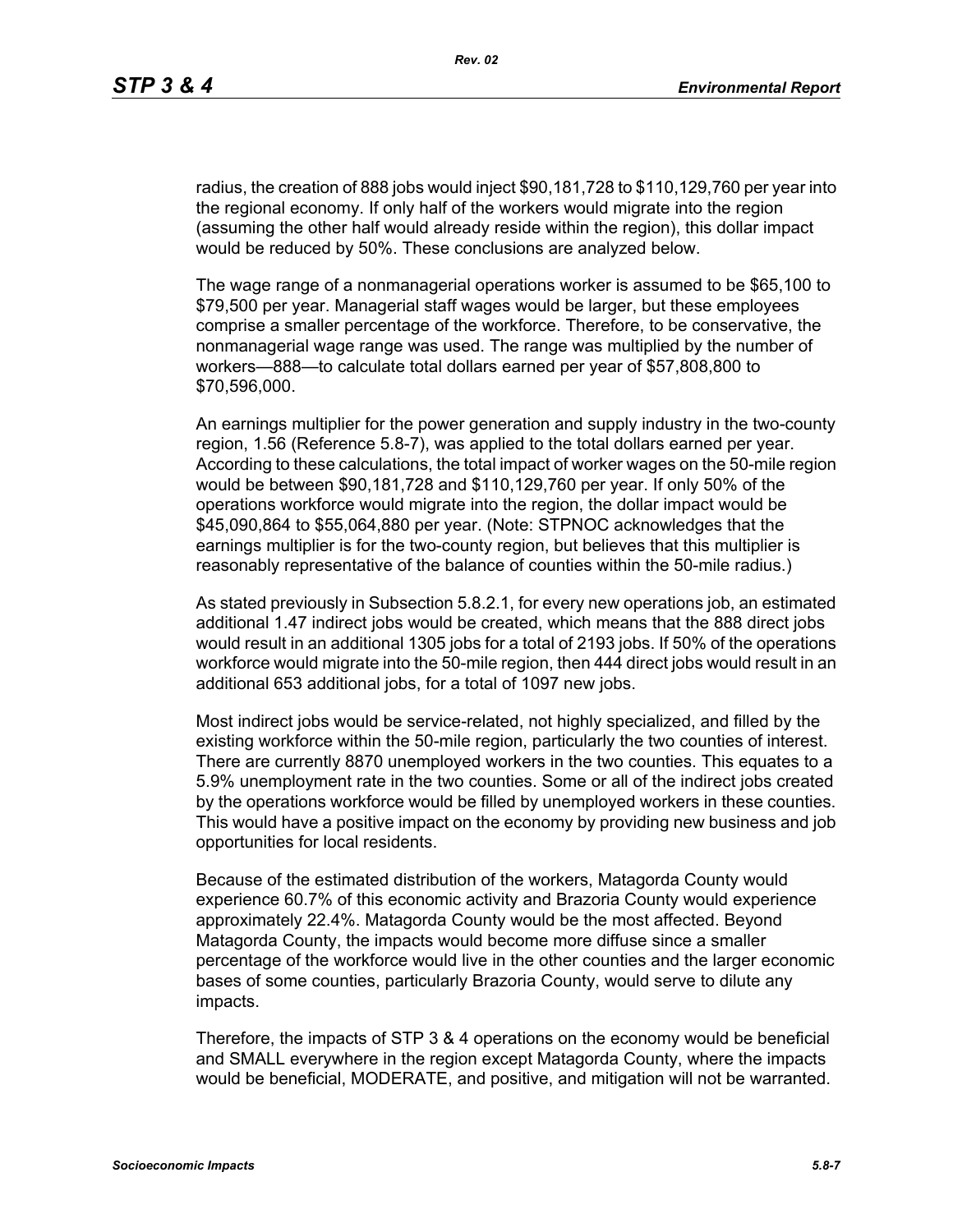## **5.8.2.2.2 Taxes**

Several types of taxes would be generated by the operation of STP 3 & 4, which would begin operation in 2015. In addition to taxes currently paid, NRG South Texas LP (STPNOC's only owner subject to taxation) would pay additional franchise, sales, and property taxes based on the value and power generated by STP 3 & 4 and on operating expenditures. New workers and their families would also contribute sales and property tax revenues to the area.

Subsection 4.2.2.2.2 provides a detailed description of the significance categories applicable to tax impacts, which are derived from the analysis in the Generic Environmental Impact Statement (GEIS) for License Renewal of Nuclear Plants (NUREG-1437). STPNOC reviewed this methodology and determined that the significance levels were appropriate to apply to an assessment of tax impacts as a result of STP 3 & 4 operations. In summary, significance levels are considered SMALL if new tax payments are under 10% of the taxing jurisdiction's revenue, MODERATE if payments are 10% to 20%, and LARGE if payments represent more than 20% of revenue.

#### Personal Income and Corporate Franchise Taxes

As noted in Subsection 2.5.2.3, Texas has no personal income tax, but recently amended the law to extend coverage of the franchise tax on businesses; the changes take effect January 1, 2008. To date, NRG South Texas LP (STPNOC's only taxable ownership entity) has not been required to pay franchise tax on STP 1 & 2. As of July 2007, the state of Texas has not yet completed the implementing regulations for the new law, and the applicability of the franchise tax to various types of ownership structures is not yet fully defined.

The franchise tax is a gross margin tax (i.e., it is calculated on revenues less allowable operating costs). Under the energy industry's current unregulated environment, neither revenues nor operating costs are fully predictable for several years in the future. Therefore, NRG has estimated a range for annual franchise tax payments on STP 3 & 4. For STP 3, payments are based on gross margin estimates of \$468 to \$543 million per year, yielding franchise tax payments of \$4.7 to \$5.4 million, while payments for STP 4 would be based on gross margin estimates of \$390 to \$470 million per year, yielding franchise tax payments of \$3.9 to \$4.7 million. These estimates assume that STP 3 & 4 would be 100% privately owned and fully subject to the franchise tax. If part of the ownership were to include publicly-owned organizations (as is currently the case for STP 1 & 2), and if these organizations were not fully subject to the franchise tax, the tax payments would be lower.

Based on these estimates (and assuming 100% private ownership), the owners of STP 3 & 4 would pay an estimated \$4.7 to \$5.4 million in franchise taxes in 2015, the first year of operation for STP 3, and an estimated \$8.6 to \$10.0 million in 2016, when STP 4 comes on line, and in subsequent years. The state of Texas has projected franchise tax revenues for the 2008-2009 biennium at over \$5.8 billion (or \$2.9 billion per year) (Reference 5.8-8). Since the tax applicability will change substantially beginning in 2008, it is not possible at this time to project the revenue to years 2015–2016.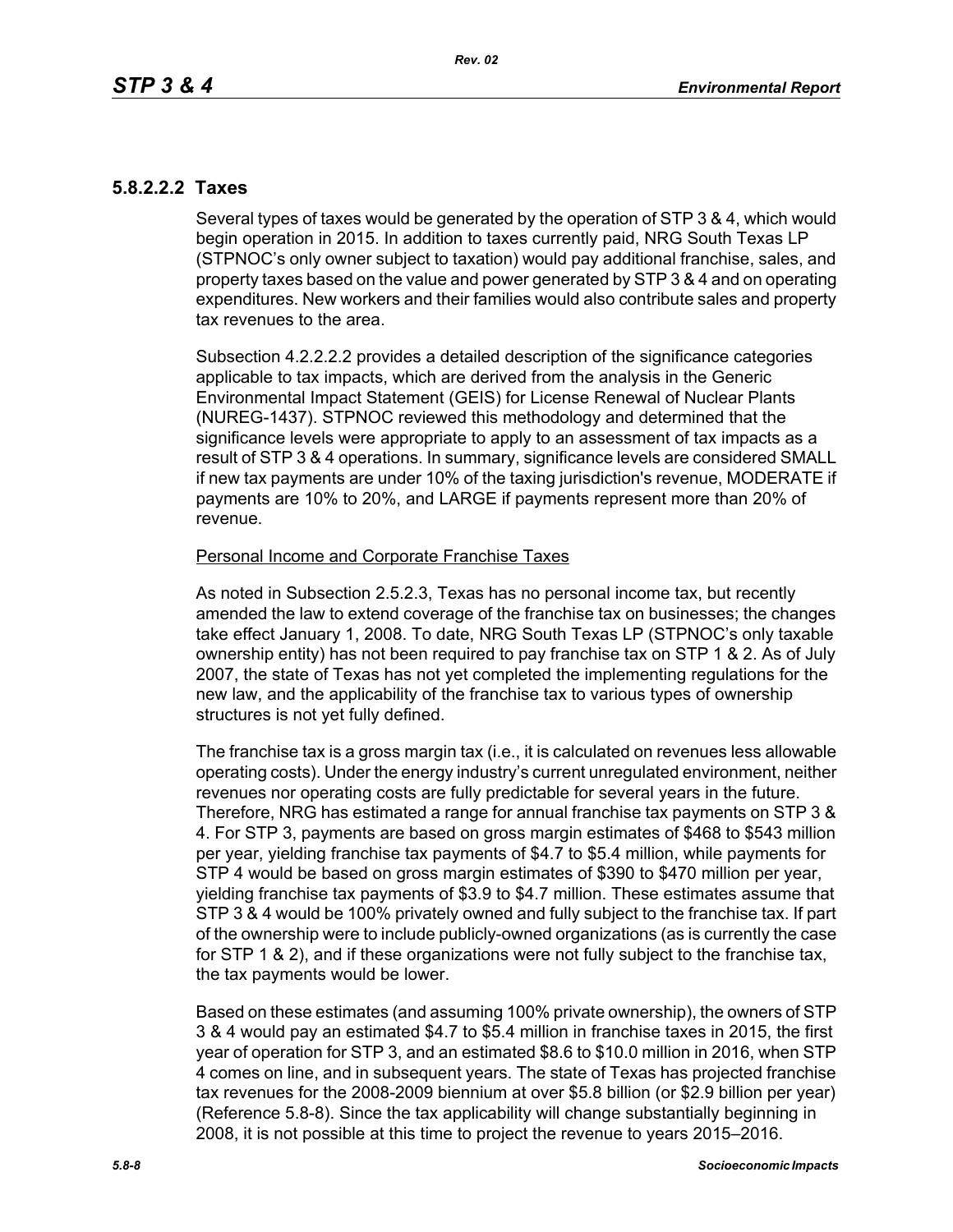However, the projected payments for STP 3 & 4 represent well under 1.0% of the state's projected franchise tax revenues for 2009. It is likely that franchise tax payments for STP 3 & 4, beginning in 2015 would represent a SMALL positive impact to the state of Texas for franchise tax collections.

In addition to direct taxes paid for STP 3 & 4, local operating expenditures as well as purchases by the operating workforce would have a multiplier effect on the local economy, where money would be spent and re-spent within the region. Because of this multiplier effect, businesses in Matagorda County and adjacent areas, particularly retail and service sector firms, could experience revenue increases, and there may be prospects for new startup firms and additional job opportunities for local workers. Existing and new firms could generate additional profits, which would further contribute to increased franchise taxes, although the exact amount is unknown. Impacts would be positive and SMALL.

STP's expansion could also stimulate the formation of new businesses and the expansion of existing firms; these businesses would increase Texas franchise tax collections. Thus, the business tax base in the region would expand, especially in Matagorda County, but also in adjacent counties where STP's expansion could stimulate the economy. Impacts to Texas franchise tax collections would be positive and SMALL.

#### Sales and Use Taxes

The state of Texas, Matagorda County, and cities and counties surrounding the STP site would experience an increase in the amount of sales and use taxes collected. Additional sales and use taxes would be generated by retail purchases by the operating workforce, and from increased expenditures by STPNOC for the operation of STP 3 & 4.

Currently, it is difficult to assess the extent of impact on sales and use tax collections from the new workforce. Matagorda County has a small population and is predominantly rural, with limited shopping or entertainment options. The Houston metropolitan area is the retail center of the region, so it is likely that suburbs and towns along the southern part of greater Houston, such as Lake Jackson in Brazoria County, would realize the greatest increase in, and derive the greatest benefit from, sales taxes, although this would be a SMALL positive impact relative to their overall sales tax revenues. However, it is also likely that Bay City and, to a much lesser extent, Palacios, would also experience SMALL to MODERATE positive impacts from increased sales tax collections. In absolute terms, the amount of sales and use taxes collected over a potential 60-year operating period could be large, but SMALL when compared to the total amount of taxes collected by Texas and the affected counties and cities.

#### Other Sales- and Use-Related Taxes

Visitors to STP during the operations of STP 3 & 4, as well as workers used for outage maintenance activities over the life of the new (and existing) units, would use local motels and pay the hotel occupancy tax that is imposed by the state of Texas (currently 6%) and the City of Bay City (currently 7%). Because of Bay City's small population,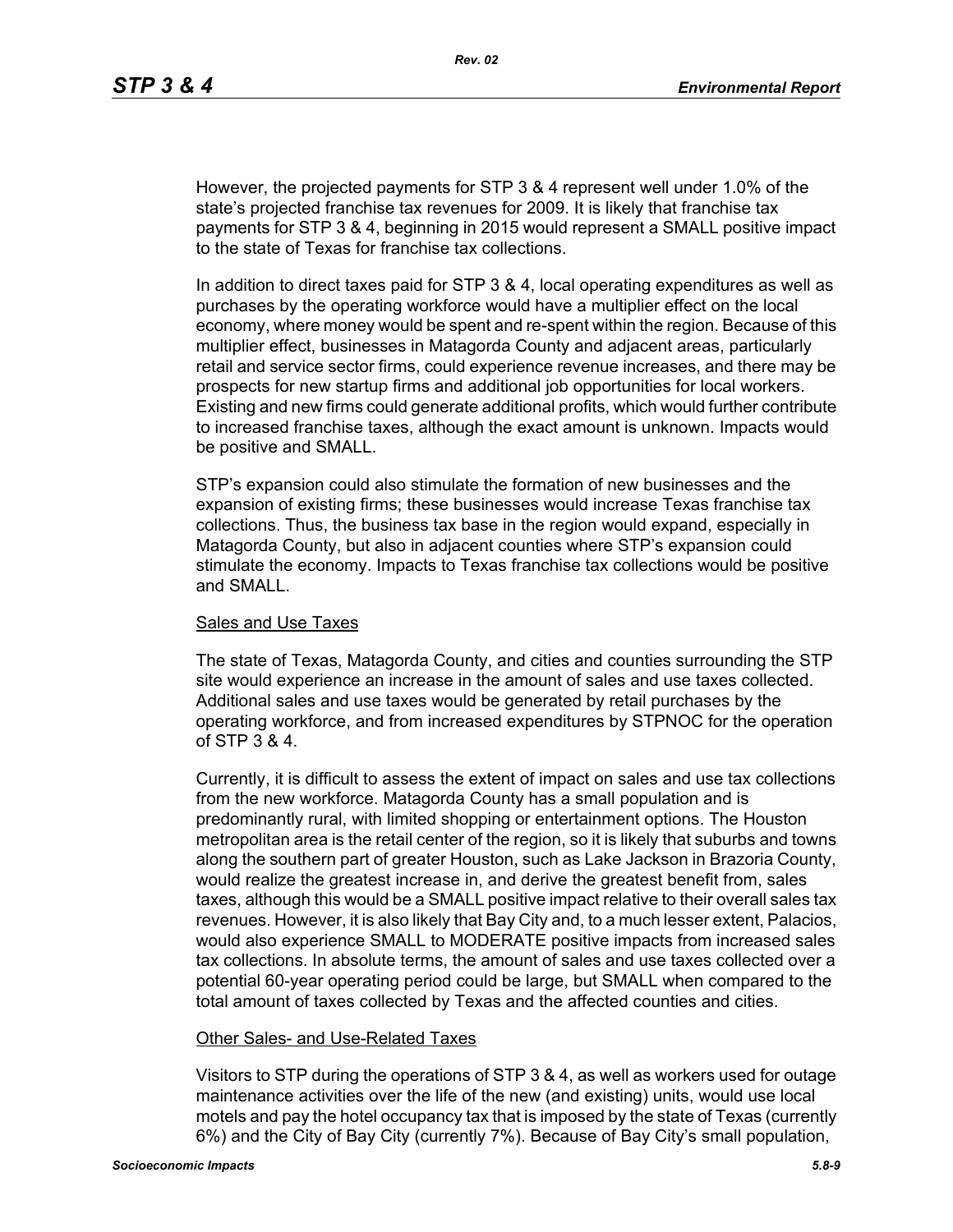MODERATE benefits to the city could result from these tax collections, while benefits to the state of Texas would be SMALL when compared to overall hotel occupancy tax collections.

With new residents, the cities of Bay City and Palacios would receive positive impacts from increased sales tax collections on telecommunications services and on the residential use of gas and electricity. The amounts are unknown at this time but are expected to be relatively SMALL.

#### Property Taxes — Counties and Special Districts

During the operation of STP 3 & 4, the additional assessed valuation of the plant (over the existing amount for STP 1 & 2) would be based on some combination of cost, income from the sale of electric power, and market value. Some inputs to the formulas would be negotiated between the owners of STP 3 & 4 and the appraisal district.

During the 60-year operation period for STP 3 & 4, the plant owners subject to taxation would pay additional property taxes to Matagorda County, the Matagorda County Hospital District, Navigation District #1, Drainage District #3, and the Palacios Seawall District (see Table 2.5.2.3-15) based on the appraised valuation. Although the amount of these payments is unknown at this time, it is likely that such payments would provide a MODERATE to LARGE positive impact to those taxing jurisdictions and to the local economy.

One of the main sources of economic impact related to the operation of new units would be property taxes assessed on the facility. Currently, STP 1 & 2's tax payments represent approximately 75% of the total property taxes received by Matagorda County (see Table 2.5-14). Property taxes to be paid by the owners for STP 3 & 4 during operations would depend on many factors, including millage rates, the percent ownership of each co-owner, and the co-owner's taxable status. However, since the appraised value once STP 3 & 4 operations begin would increase substantially higher than if the project was not undertaken, it is likely that the beneficial impacts to Matagorda County and the special taxing districts would be LARGE.

Property tax revenues in Matagorda County and adjacent counties would also derive from new residents associated with the operation of STP 3 & 4. These increases would have a positive and SMALL impact on tax revenues in more heavily populated jurisdictions such as Brazoria County, but in Matagorda County, with a much smaller population, the relative impacts would be positive and SMALL to MODERATE.

#### Property Taxes — Independent School Districts

As discussed in Subsection 2.5.2.3.5, the owners of STP 1 & 2 pay taxes to the Palacios independent school district (ISD) and is its largest taxpayer. Expected increases in the appraised valuation of the STP facility as a result of operation of STP 3 & 4 would result in larger tax payments to the ISD. However, under current Texas school funding guidelines, additional revenues paid to Palacios ISD (a property-rich district) would flow to the state of Texas for redistribution to property-poor districts (see Subsections 2.5.2.3.5 and 4.4.2.2.2). Although the amount of the increased tax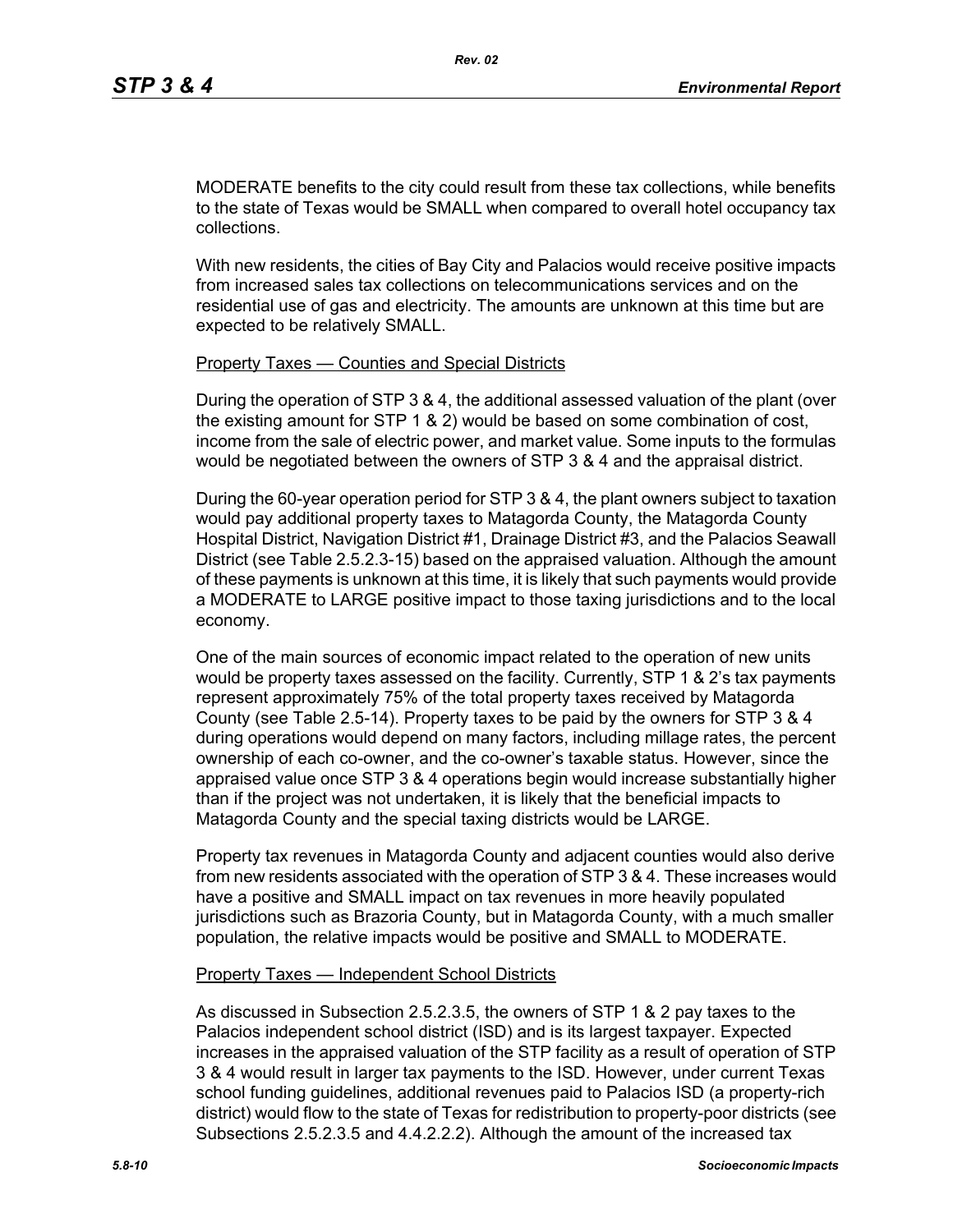payments cannot be known at this time, the larger payments would provide a relatively SMALL positive impact to the state of Texas as a whole. If Texas were to change its school funding mechanism, impacts to school districts would be different in a way that is impossible to predict.

The increased number of workers required to operate STP 3 & 4 could result in larger enrollments in Palacios schools (see Subsection 5.8.2.2.8). Since the Texas school funding formula is based on weighted average daily attendance, increases in the number of students would lead to increased revenues for the Palacios ISD, but would also result in the additional expenses related to a larger student body. Fiscal impacts to the Palacios ISD from increased enrollment would be SMALL to MODERATE.

Other school districts in the area do not receive property tax revenues from STPNOC, but could experience larger enrollments as STPNOC workforce grows with the operation of STP 3 & 4. Fiscal impacts to these districts would vary from SMALL to MODERATE, depending on the size of their existing enrollment, the amount of enrollment increases, their existing property tax revenues, and their status as a "property-rich" or "property-poor" school district under Texas school funding wealth equalization guidelines. These impacts are discussed more fully in Subsection 5.8.2.2.8.

A recently passed law could decrease STP's property tax obligations to the Palacios ISD without reducing Palacios ISD's overall revenues (see Subsection 4.4.2.2.2 for a complete discussion). The new law essentially will allow school districts to reduce the taxable value of new construction for nuclear plants, and allow the plants to defer the effective date of an abatement agreement for up to seven years after the date the agreement was made. Negotiations are underway between NRG and the Palacios ISD to implement this abatement (Reference 5.8-9).

Under current state funding formulas to maintain wealth equalization (described in Subsection 2.5.3.3.3), the Palacios ISD's overall revenues would not decline (Reference 5.8-10). The amount of any tax reduction and of any "sharing" payment on STP 1 & 2 from NRG to the Palacios ISD are unknown at this time, as are any tax arrangements between the Palacios ISD and the privately-owned operators of STP 3 & 4. However, any additional funds received by the Palacios ISD under this arrangement would not be subject to wealth-equalization limits (and could thus remain within the ISD), and could therefore have a SMALL to MODERATE beneficial impact on the school district.

#### Summary of Tax Impacts

Therefore, the overall potential beneficial impacts of taxes collected during the operational period of STP 3 & 4 would be positive and MODERATE to LARGE in Matagorda County and to other taxing jurisdictions within the county, beneficial and SMALL to MODERATE to the Palacios ISD, and positive and SMALL in surrounding areas and in the state of Texas. Mitigation would not be warranted.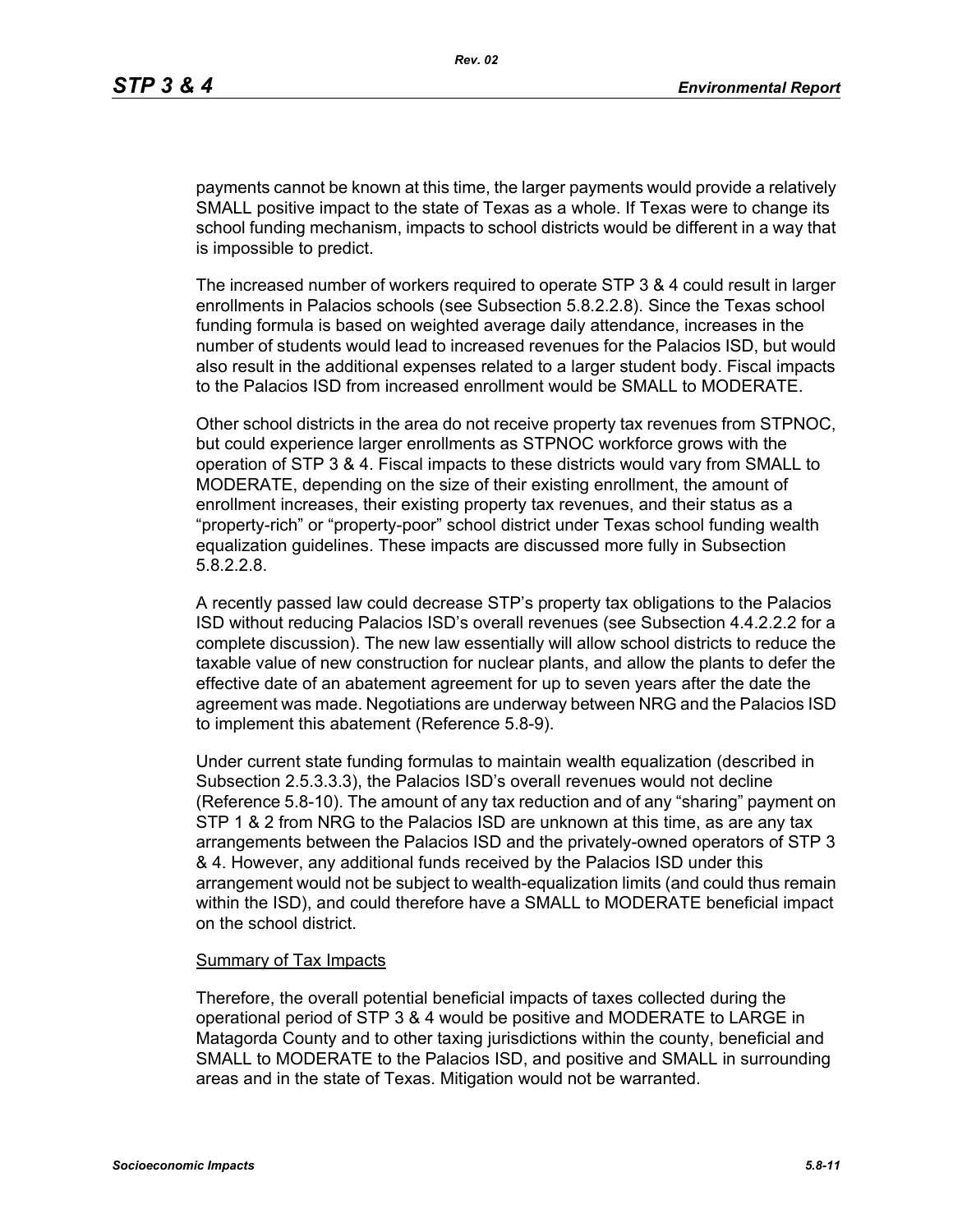## **5.8.2.2.3 Land Use**

NUREG-1437, which provides the methodology used to prepare the socioeconomics section, presents an analysis of offsite land use during license renewal (i.e., operations) that is based on:

- The size of plant-related population growth compared to the area's total population
- The size of the plant's tax payments relative to the community's total revenue
- The nature of the community's existing land-use pattern
- The extent to which the community already has public services in place to support and guide development

In the same document, NRC presents an analysis of offsite land use during refurbishment (i.e. large construction activities) that is based on population changes caused by refurbishment activities. STPNOC reviewed the criteria and methodology in NUREG-1437 and determined that NRC's criteria and methodology are appropriate to evaluate socioeconomic impacts of operation of new units.

Matagorda County is the focus of the land use analysis because the new units and the majority of the workforce would reside there and Matagorda County and its municipalities would be the primary recipients of STP 3 & 4 property tax payments.

First, based on the case-study analysis of refurbishment in NUREG-1437, NRC concluded that all new land-use changes at nuclear plants would be:

| <b>SMALL</b>    | If population growth results in very little new residential or<br>commercial development compared with existing conditions and if<br>the limited development results only in minimal changes in the<br>area's basic land use pattern. |
|-----------------|---------------------------------------------------------------------------------------------------------------------------------------------------------------------------------------------------------------------------------------|
| <b>MODERATE</b> | If plant-related population growth results in considerable new<br>residential and commercial development and the development<br>results in some changes to an area's basic land use pattern.                                          |
| LARGE           | If population growth results in large-scale new residential or<br>commercial development and the development results in major<br>changes in an area's basic land-use pattern.                                                         |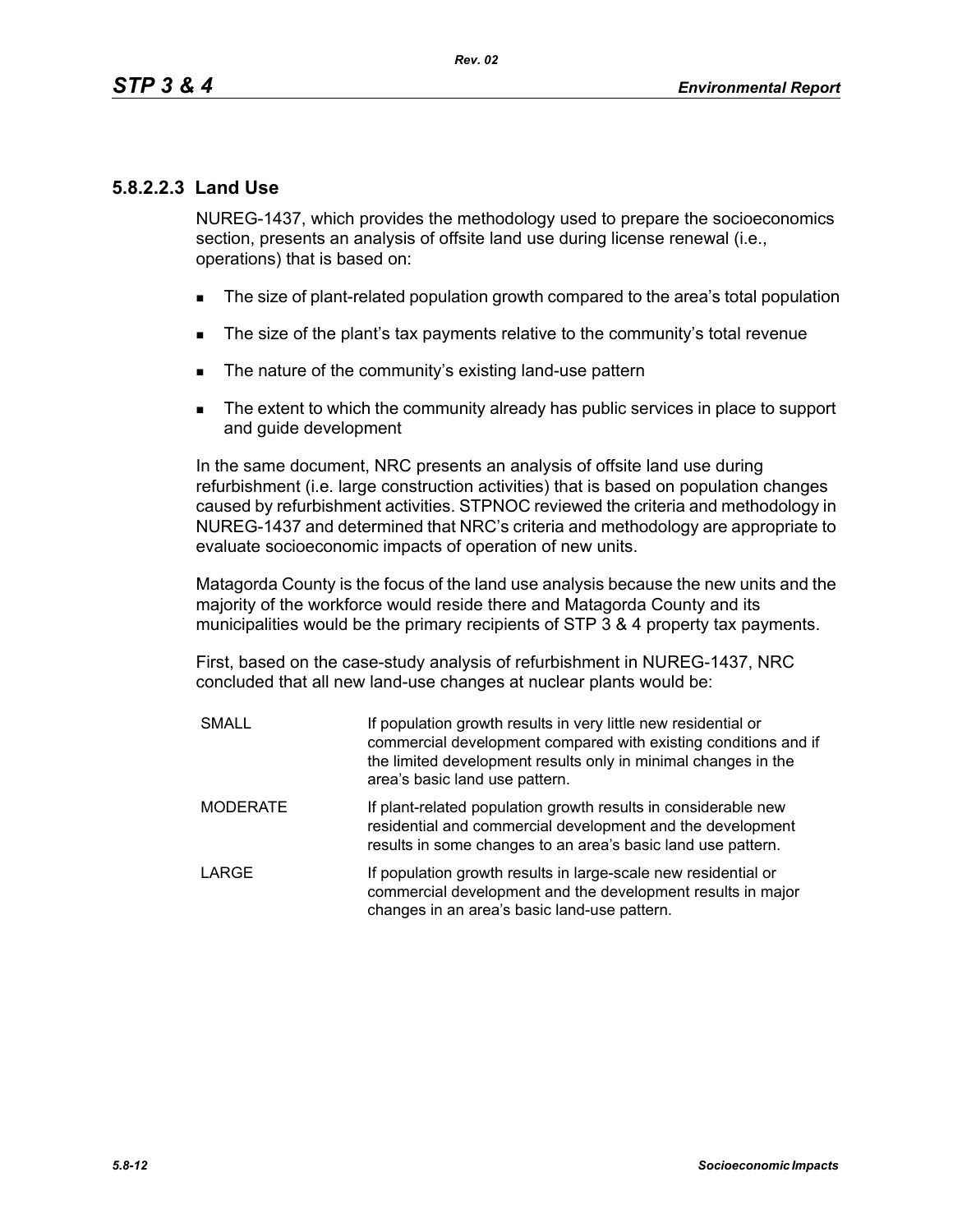Second, NRC defined the magnitude of refurbishment-related population changes as follows:

- SMALL If plant-related population growth is less than 5% of the study area's total population, especially if the study area has established patterns of residential and commercial development, a population density of at least 60 people per square mile, and at least one urban area with a population of 100,000 or more within 50 miles. MODERATE If plant-related growth is between 5% and 20% of the study area's total population, especially if the study area has established patterns of residential and commercial development, a population density of 30 to 60 people per square mile, and one urban area within 50 miles.
- LARGE **If plant-related population growth and density is greater than 20% of** the area's total population is less than 30 people per square mile.

Third, NRC defined the magnitude of license renewal-related tax impacts as:

| SMALL    | If the payments are less than 10% percent of revenue. |
|----------|-------------------------------------------------------|
| MODERATE | If the payments are between 10% and 20% of revenue.   |
| LARGE    | If the payments are greater than 20% of revenue.      |

Finally, NRC determined that, if the plant's tax payments are projected to be a dominant source of the community's total revenue, new tax-driven land-use changes would be LARGE. This would be especially true where the community has no preestablished pattern of development or has not provided adequate public services to support and guide development in the past.

## **Offsite Land Use in Matagorda County**

Matagorda County covers an area of 1114 square miles (Subsection 2.5.2.4.1). In 2002, approximately 70% of the land area of Matagorda County consisted of farms and ranches (Subsection 2.2.3). There are only two incorporated cities in Matagorda County—Bay City, the county's seat, and the City of Palacios—and they have the two largest concentrations of population.

There is no formal land use planning or zoning at the county, city, or town level in Matagorda County; only subdivision regulations. However, the cities of Bay City and Palacios, do (Subsection 2.5.2.4.1). The city of Bay City is in the process of developing a planning committee and hopes to have it operating in the next several years (Subsection 2.5.2.4.1).

## Operations-Related Population Growth Impacts

Based on the residential distribution of the current operations STP 1 & 2 workforce, 60.7% of the workforce needed to operate the new units would reside in Matagorda County. As stated in Subsection 2.5.1, the 2000 population of Matagorda County was 37,957, with a population density of 34.1 people per square mile (Reference 5.8-6).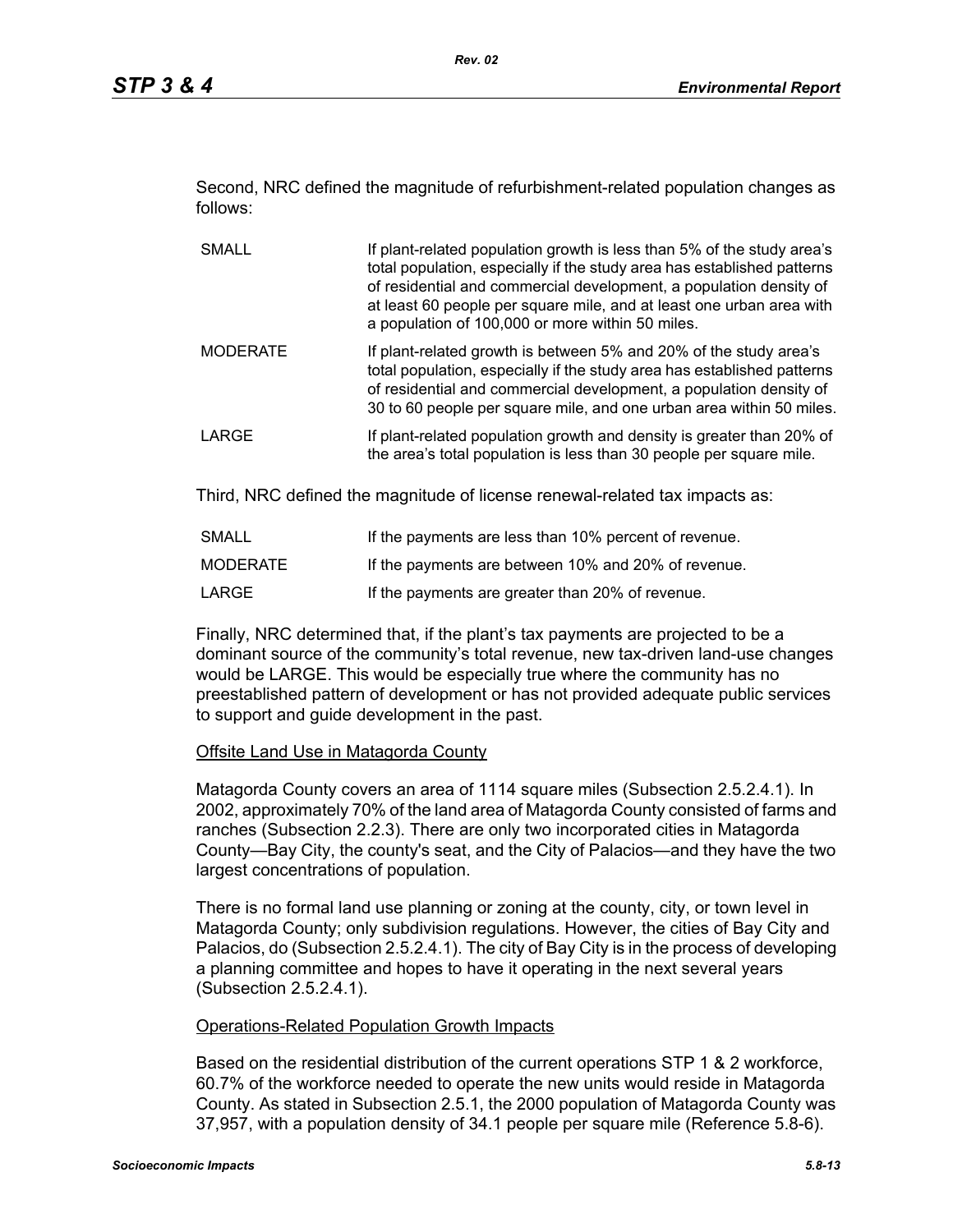Operations-related population growth in Matagorda County would be 1347 workers and families, (Subsection 5.8.2.1), which equates to 3.6% of the total 2000 population of Matagorda County and a smaller percent of the projected 2020 population for Matagorda County. Four hundred ninety-seven workers and families would relocate to Brazoria County, while the remaining workers and families are expected to settle in the surrounding counties.

Using NUREG-1437 guidance, Matagorda County meets the NRC criteria for SMALL to MODERATE offsite land use impacts attributed to operations workforce population growth. Therefore, STPNOC concludes that offsite land use impacts attributed to operations workforce population growth would be SMALL to MODERATE.

#### Tax Revenue-Related Impacts

The STP owners' current tax payments represent 73%–75% percent of the total property taxes received by Matagorda County (see Table 2.5-14, Matagorda County Property Tax Information, 2000-2005). Using NUREG-1437 criteria, tax payments of the STP owners are of LARGE significance to Matagorda County. STPNOC expects that the new nuclear units would generate property tax revenues of a similar significance for Matagorda County. Additional tax information can be found in Subsection 2.5.2.3.

#### **Conclusion**

From the land use perspective, Matagorda County is predominantly rural, and most of the land would likely continue to be used for agriculture purposes into the foreseeable future. Commercial and residential development in Matagorda County is minimal and has experienced little change. However, the operation of STP 3 & 4 would create an increase in residential and commercial activity, possibly converting some land to other uses such as housing developments, retail centers, public service facility expansions, etc. Because Matagorda County is rural, these land use conversions would have a noticeable impact.

Therefore, employing NUREG-1437 criteria, offsite land use changes would be considered SMALL to MODERATE in Matagorda County, as 50% of the movers are expected to remain in the area (Subsection 4.4.2.1). To mitigate these impacts, STPNOC would maintain communication with local and regional governmental and nongovernmental organizations, including but not limited to the Department of Housing and Community Affairs and the Matagorda County Economic Development Corporation, to disseminate project information in a timely manner. This would allow these organizations to be given the opportunity to plan accordingly.

## **5.8.2.2.4 Transportation**

Impacts of STP 3 & 4 operations on transportation and traffic will be greatest on the rural roads of Matagorda County, particularly FM 521, a two-lane, farm-to-market roadway that provides the only access to the STP site. Impacts on traffic are determined by four elements: (1) the number of operations workers and their vehicles on the roads, (2) the number of shift changes for the operations workforce, (3) the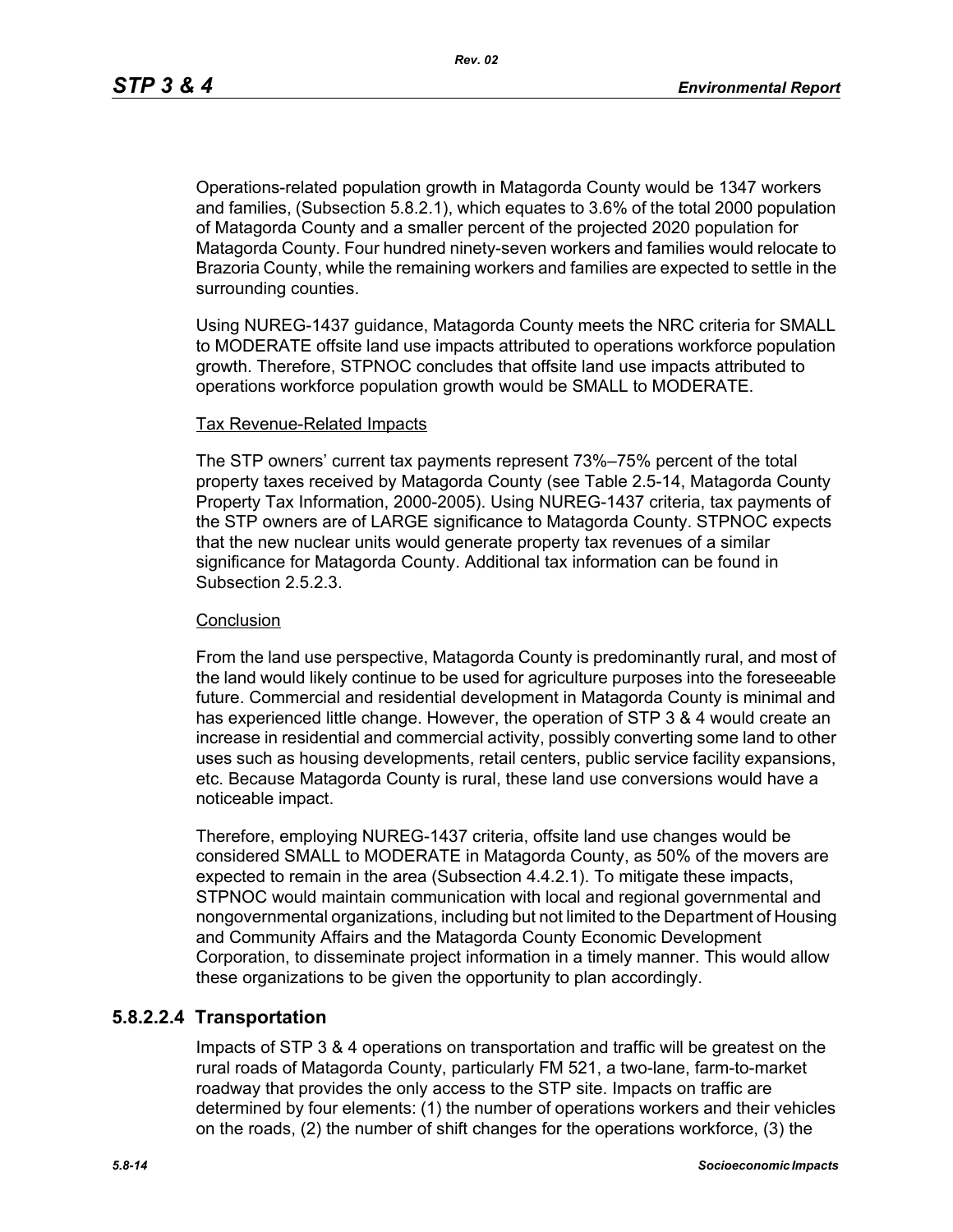projected population growth rate in Matagorda County, and (4) the capacity of the roads.

STPNOC estimates it will employ an operation workforce of 888 workers to maintain and operate STP 3 & 4. This analysis conservatively assumes one worker per vehicle. The STP 1 & 2 workforce of 1365, including contractors, will access the STP site via FM 521, as would outage workers during scheduled outages for each unit. Traffic congestion will be most noticeable during shift-change, which will occur twice in a 24 hour period.

Traffic on FM 521, as measured by the 2005 Average Annual Daily Traffic was 2530 (62% of the total traffic) in the westward direction and 1543 (38%) in the eastward direction, with a total of 4073 (Table 2.5-12) (Subsection 4.4.2.2.4). Texas Department of Transportation (TXDOT) assumes the maximum vehicle capacity of FM 521 to be 58,420 pounds or 31,200 passenger cars, equaling 19,344 in the westward direction and 11,856 in the eastward direction.

For purposes of analysis it is assumed that 100% of the 4073 vehicles are attributable to the current STP 1 & 2 workforce.

Operations workers are on a 35-day rotation. On any given day, 58% of the total operations workforce will be on the day shift or in training, 23% will be on the night shift, and 19% will be off (Reference 5.8-9). After conservatively assuming that all traffic is due to STP workers, it is assumed that all traffic on FM 521 would occur during shift change (5:30 a.m.— 7:00 a.m. and 5:30 p.m.—7:00 p.m.). The night-to-day shift change (totaling 58% of the operations workforce) will result in the highest traffic count as approximately 1262 day-shift workers arrive and 500 night-shift workers leave. However, the arrival and departure times for workers will vary over a 1.5-hour time period, alleviating some congestion at the site entrance.

The 2000 Matagorda County population was 37,957 and will increase by an estimated 18% by 2020 and 28% by 2040 (Table 2.5-5). However because most of the traffic on FM 521 is site-related and because of the conservative assumptions made regarding the timing of STP traffic, local traffic was not factored into the analysis.

FM 521 is load zoned to 58,420 gross pounds, so there is enough capacity for 31,200 passenger cars or equivalent to 1130 passenger cars beyond the current 170-carsper-hour use now. STP 3 & 4 operations will increase the existing STP workforce by 888 workers divided into two shifts. It is assumed that the number of new operations workers per shift will be similar, in percentage, to the current operations workforce. Therefore, during the day-shift change, approximately 58% of the total 2253 (1365 current workers and 888 new workers) operations workers will leave the STP site while 23% will arrive for a total of 1825 vehicles during the shift change, above the maximum designated capacity of 1300 vehicles per hour. STP operations traffic will exceed road capacity during shift change. There could also be as many as 2000 outage workers per unit (divided between two shifts) for approximately 17–35 days every 18 months. During outages, assuming 1500 to 2000 additional vehicles in a 24-hour period, for two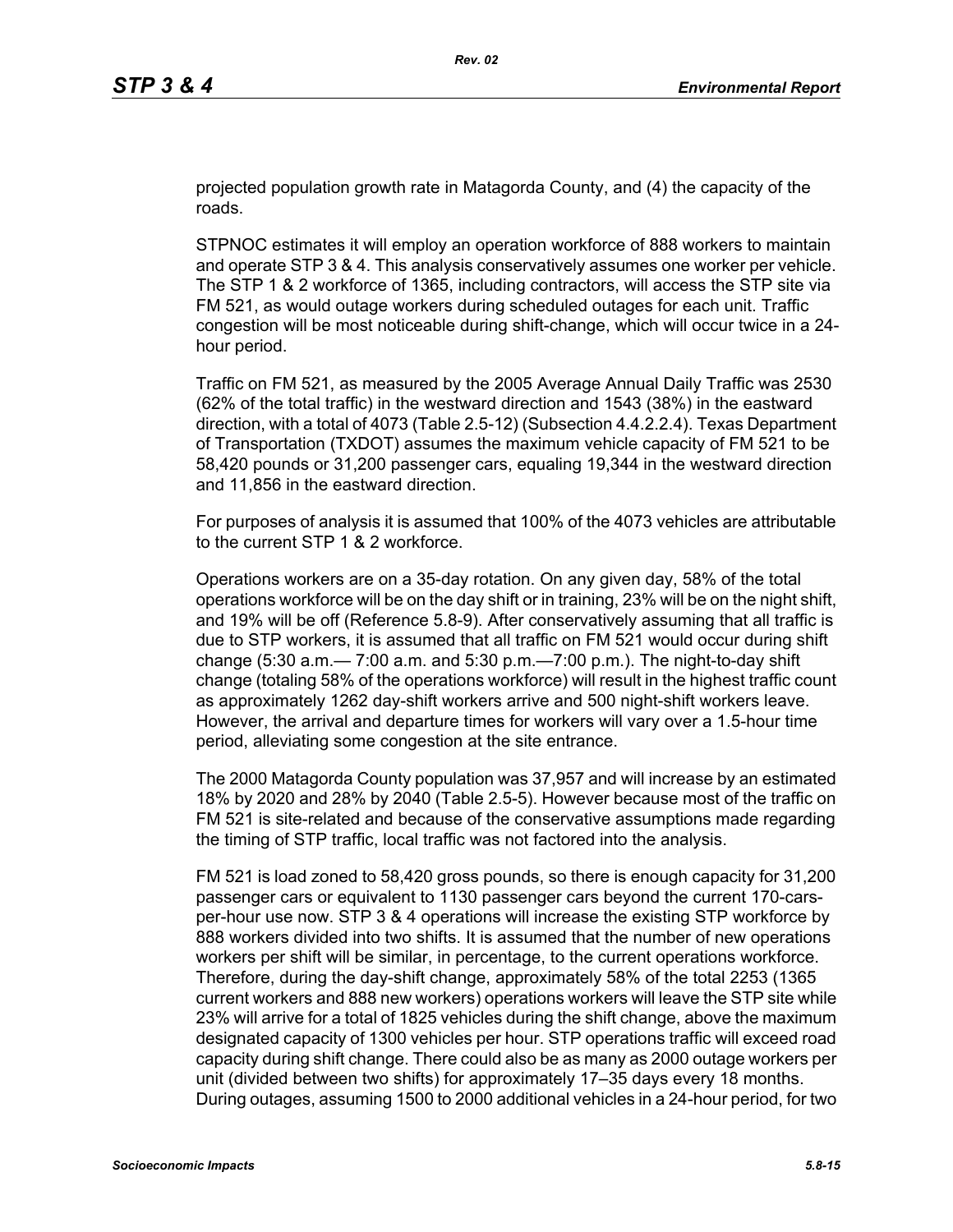12.5 hour shifts, the number of vehicles on FM 521 could be 153 to 174 vehicles per hour.

STPNOC will stagger outage schedules so only one unit will be down at a time. Impacts to traffic will be MODERATE to LARGE during shift changes during outages and that mitigation is warranted. Mitigation could include widening of FM 521 to increase its capacity (TXDOT), and staggering of arrival and departure times.

# **5.8.2.2.5 Aesthetics and Recreation**

As with the original units, STPNOC will work to minimize the visual impact of the structures through use of topography, design, materials, and color. The embankment of the MCR, which varies in elevation from 65.75 feet mean sea level (MSL) to 67 feet MSL and is approximately 13 miles long, is the only structure related to the plant that is visible from offsite areas to the southeast along the Colorado River. Recreational users on the Colorado River are used to seeing the embankment of the MCR (Subsection 2.5.2.5). Since the topography surrounding the site is relatively flat (elevation of 23 MSL) and treeless, there is little to no screen for the plant from area roadways (Subsection 2.5.2.5). However, the majority of property surrounding the site is privately owned and not publicly accessible. The proposed location of STP 3 & 4 integrates well with the existing units, and the layout has been designed to give the originally designed appearance of a plant site with four units. STP 3 & 4 will be different in design to the existing units. The appearance of STP 3 & 4 will be similar to two large warehouse-like structures, as opposed to the domed structures currently housing STP 1 & 2 (Figure 3.1-2). The height of the tallest building in the new units will be constructed to match the existing units' tallest building, with a height of 140 feet. STPNOC has determined that impacts of operations on aesthetics will be SMALL and will not warrant mitigation.

The FM 521 River Park, which has trails, picnic areas, and a boat landing on the Colorado River, is upstream of the STP site approximately four miles west of Wadsworth. Additional operations worker traffic on FM 521 is not expected to adversely affect seasonal hunters, fishermen, and bird enthusiasts using the road to get to recreation facilities. Use of the boat landing located at FM 521 River Park is seasonal and not likely to coincide with shift traffic. Because it will be unlikely that hunters, fishermen, and bird enthusiasts will be on FM 521 at the same time as the workers, impacts will be SMALL and will not warrant mitigation. The operation of STP 3 & 4 at the existing STP site will not affect any other recreational facilities in the 50 mile region.

## **5.8.2.2.6 Housing**

For operation of STP 3 & 4, approximately 888 operations workers would migrate into the 50-mile region. Of these, approximately 539 and 199 workers would settle in Matagorda County or Brazoria County, respectively, for a total of 738.

While there is no way of accurately estimating the number of available housing units at the commencement of operations, Subsection 2.5.2.6 discusses the availability of housing in the region in 2000.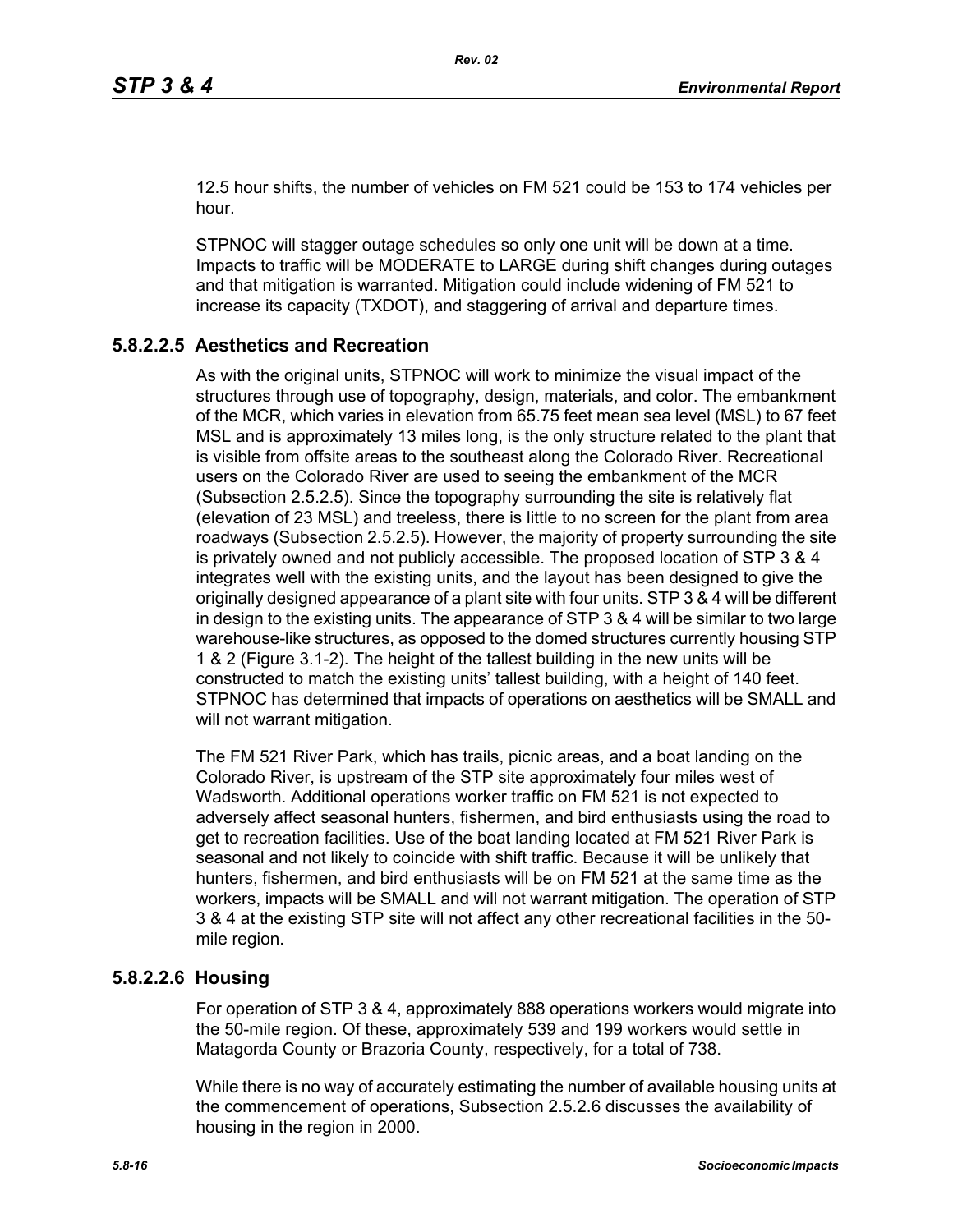As shown in Table 2.5-19, in 2000, 5081 vacant housing units were available for sale or rent in Matagorda and Brazoria Counties: 3853 were vacant rental units and 1228 were vacant housing units for available sale (Subsection 2.5.2.6.1). In absolute numbers, it is likely that adequate housing would be available, especially in Brazoria County where 4152 of the vacant units for rent or sale were located. Nine hundred and twenty-nine of the vacant units for rent or sale were located in Matagorda County. If 60.7% of the new workforce moved to Matagorda County (about 539 families), there would likely be enough vacant housing in Matagorda County. However, in both counties, the average income of the new workforce would be expected to be higher than the median or average income in those counties; therefore, the new workforce could exhaust the high-end housing market. (As stated in Subsection 2.5.2.6, the median price of housing in Matagorda County in 2000 was \$61,500. The median price of housing in Brazoria County was \$88,500 for the same year.) Matagorda County is the most likely county for this to occur. Therefore, some of the 539 families would have to rent housing, construct new homes, or live elsewhere within the 50-mile region.

Given this increased demand for higher-end housing, prices of existing housing could rise. Matagorda County, and other counties, to a lesser extent, would benefit from increased property values and the addition of new houses to the tax rolls. However, increasing the demand for homes could increase rental rates and housing prices. It is possible that some low-income populations could be priced out of their housing because of upward pressure on housing prices and rents.

Demands on the housing market would be mitigated by the housing that would be vacated by the portion of the construction workforce that would migrate back out of the 50-mile region upon construction completion. The housing may not be the type of permanent housing sought by the incoming operations workforce, but would be sufficient to house some of the families until other housing could be found or new homes could be constructed. With time, normal market forces would increase the housing supply to meet this demand, causing housing prices and rental rates to stabilize.

Refueling outages would occur at least annually, and sometimes semiannually, when all four units are operational. STPNOC estimates that the maximum increase in workforce during refueling outages would be 1500 to 2000 outage workers. These workers would need temporary housing for 17 to 35 days. Most of the outage workers would stay in local extended-stay hotels, rent rooms in local homes, or bring travel trailers. The outage workforce would not affect the permanent housing market in the region.

STPNOC concludes that the potential impacts on housing would be SMALL in Brazoria County and in the 50-mile region and MODERATE in Matagorda County. Mitigation of these impacts to Matagorda County would include the self-relocation of the operations workforce that could not find housing in Matagorda County to other counties within a 50-mile radius of the site, the use of the housing vacated by the construction workforce, and normal market forces. Additionally, STPNOC would maintain communication with local and regional governmental officials including the Matagorda County Judge, nongovernmental organizations, and the general public to disseminate project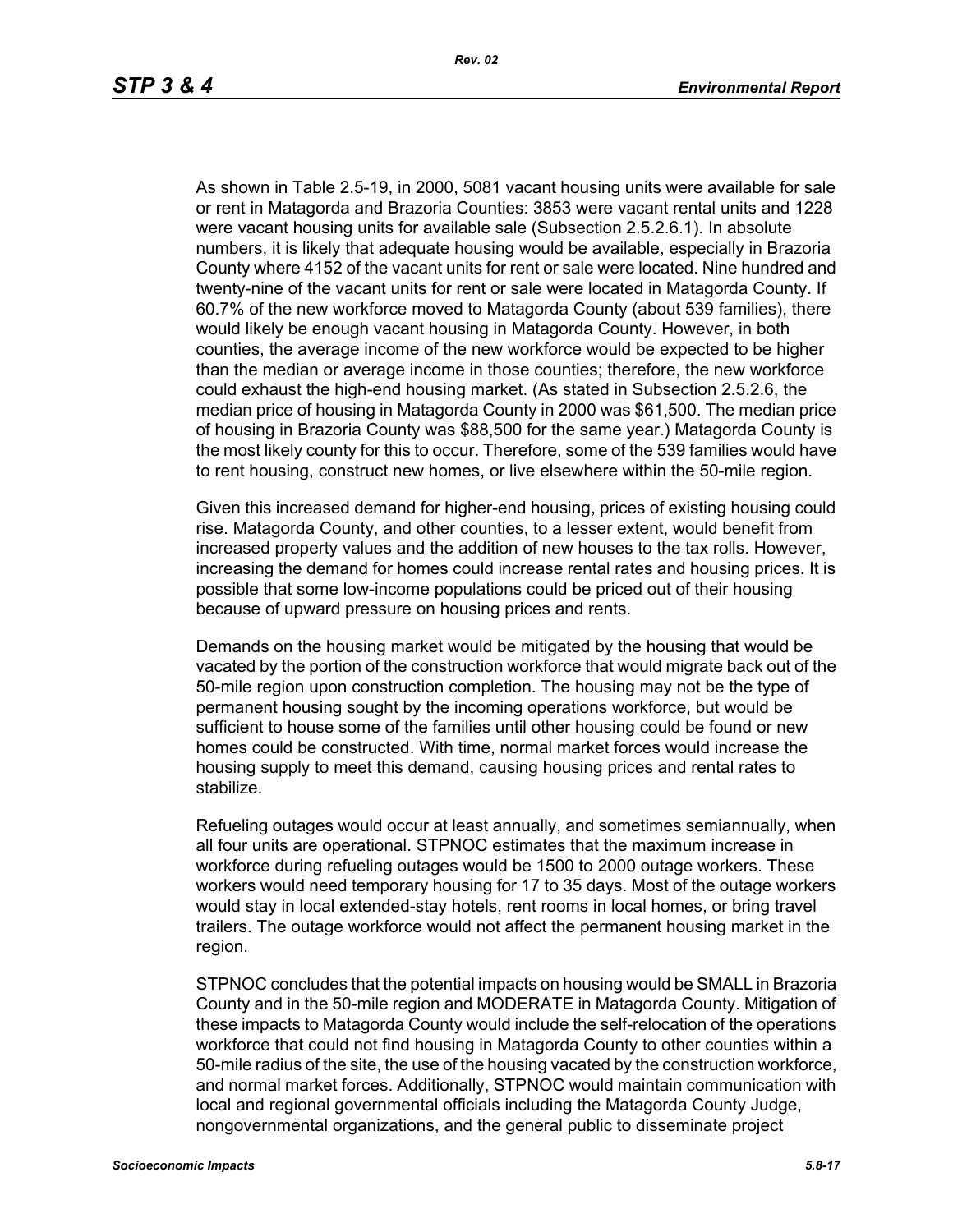information in a timely manner. This would allow these organizations, including developers and real estate agencies, the opportunity to plan accordingly.

## **5.8.2.2.7 Public Services**

### Water Supply Facilities

STPNOC considered both plant demand and plant-related population growth demands on local water resources. Subsection 2.5.2.7 describes the public water supply systems in the area, their permitted capacities, and current demands. Operation of STP 3 & 4 could bring as many as 2433 people to the region. The average per capita water usage in the U.S. is 90 gpd per person. Of that, 26 gallons is used for personal use (Reference 5.8-11). The balance is used for bathing, laundry, and other household uses.

STPNOC does not use water from a municipal system. Therefore, water usage by the workforce, while onsite, would not impact municipal water suppliers. Five active onsite wells provide makeup water, process water, potable water, and supply for the fire protection system for STP 1 & 2. In conjunction with surface water from the Colorado River, the wells would provide the water for operation of STP 3 & 4 as well. The wells extend into the Chicot Aquifer, range in depth from 600 to 700 feet, and have design yields of 200 to 500 gpm. Current permitted total withdrawal rates are 3,000 acre-feet per year (approximately 2.7 million gpd). Average daily usage for STP 1 & 2 from 2001 through 2006 was approximately 1.1 million gpd (763 gpm), for all purposes (Subsection 4.2.2). In 2005, STPNOC withdrew 422,333,662 gallons (1,296 acre-feet) of water from five active onsite groundwater wells for all uses (Subsection 2.5.2.7.1.1).

During operations, an additional 888 people on site could increase potable consumption by a maximum of approximately 23,088 gpd (888  $\times$  26 gpd) for personal use.

Groundwater would be withdrawn from wells for cooling system makeup at the rate of 1077 gpm for normal operations and up to the permitted withdrawal amount for maximum operations. Additional water needs during maximum operations would be met by withdrawal from the MCR.

Currently, municipal water suppliers in the region have excess capacity (see Table 2.5- 22). The impact to the local water supply systems from operations-related population growth can be estimated by calculating the amount of water that would be required by the total population increase. The average person in the U.S. uses approximately 90 gpd (Reference 5.8-11). An operations-related population increase of 2433 people (1477 in Matagorda County; 545 in Brazoria County; and 411 in the remainder of the 50-mile radius) could increase consumption by approximately 218,970 gpd (90 gpd  $\times$ 2,433) in the 50-mile region. Matagorda and Brazoria Counties would need approximately 181,980 gpd (90 gpd × 2022) of this amount. Currently, there is excess capacity in every major public water supply system in Matagorda and Brazoria Counties and, under present conditions, the total increase in population would not stress municipal water supplies or infrastructure. However, the regional water planning groups created by the Texas Water Development Board predict that there will be water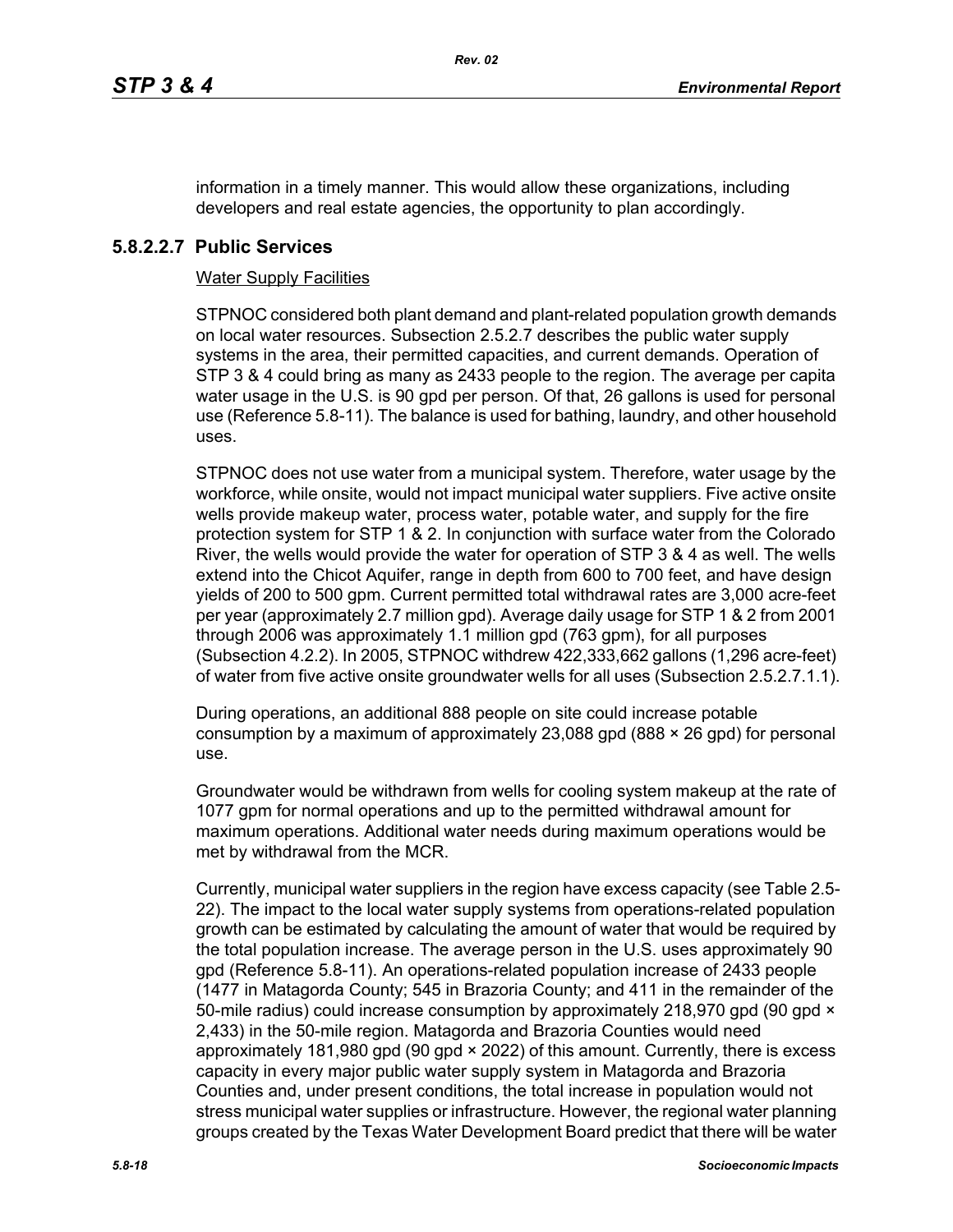supply and, possibly, infrastructure issues in both Regions K (which includes Matagorda County, see Figure 2.5-7) and H (which includes Brazoria County, see Figure 2.5-7) some time after 2010 (see Subsection 2.2.2.7.1.1). Demand is nearly equal to supply in 2010 and, by 2060, demand significantly exceeds supply. Both regional governmental entities are in the process of analyzing and implementing strategies to mitigate predicted water shortages.

As stated previously, operation of STP 3 & 4 would increase the population in the 50 mile region by 2433 people. Of those 1477 people would locate to Matagorda County and 545 people would locate to Brazoria County. These numbers constitute 3.9% and 0.2% of the 2000 Census populations of Matagorda and Brazoria Counties (Table 2.5- 5), respectively, and 3.3% and 0.2% of the 2020 population projections of Matagorda and Brazoria Counties, respectively. Additionally, between 2000 and 2020, the inmigrations represent a 21.9% and 0.6% increase in the projected additional population for Matagorda and Brazoria Counties, respectively. (Note: STPNOC has chosen 2020 projections because they are near the startup of operations and county populations will continue to grow beyond that date, causing the STPNOC percentage of the population growth in those counties to begin decreasing.)

As a result, impacts of the in-migrating operations workforce on municipal water supplies in Brazoria County would be SMALL and would not warrant additional mitigation. The incremental increase in population, resulting from operation of STP 3 & 4, would represent a very small percentage of the county's current and future populations, and of the projected increase in population based on current population growth trends. The Region H planning group has already identified water shortage issues for the region and is planning and implementing strategies to mitigate these issues (Subsection 2.5.2.7.1.1). The addition of the operations-related population would not noticeably add to current stresses experienced by Region H.

Impacts of the in-migrating operations workforce on municipal water supplies in Matagorda County (Region K) could be MODERATE. The incremental increase in population, resulting from operation of STP 3 & 4, would represent a small percentage of the county's current and future populations, but a 19.9% increase in the projected growth in population from 2000 to 2020. The Region K planning group has already identified water shortage issues for the region, which could begin shortly after 2010, and is planning and implementing strategies to mitigate these issues (Subsection 2.5.2.7.1.1). The addition of the operations-related population would add to current stresses experienced by Region K. Region K mitigation strategies include reuse, seawater desalination, conservation, and the LCRA/San Antonio Water System Project (Subsection 2.5.2.7.1.1). In addition to the Region K mitigations, STPNOC has been (and would be) in communication with local government and planning organizations regarding the construction and operation of the new units. These organizations would be aware of the in-migration of the workers and their families and would have ample opportunity to plan for the influx.

In addition, the in-migration of the operations workforce would be offset by the departing construction workforce, resulting in a net loss in plant-related population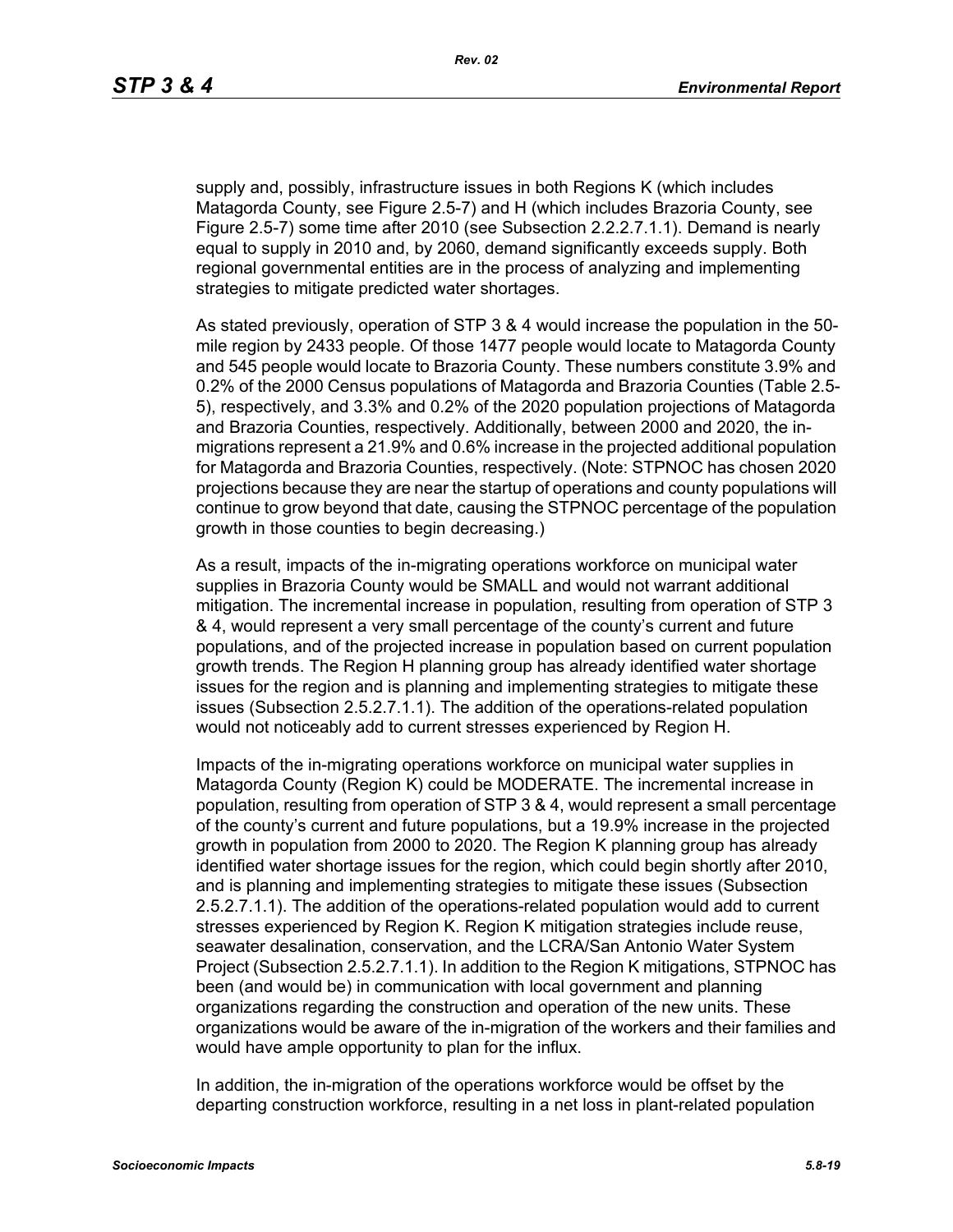growth (Subsection 4.4.2). This workforce exchange would serve to assist in mitigating the plant's contribution to the projected water shortages in the region.

## Waste Water Treatment Facilities

The STP 3 & 4 site currently has two wastewater treatment systems that will be expanded or replaced to meet the increased need for waste water treatment.

Subsection 2.5.2.7.1.2 describes the public wastewater treatment systems in Matagorda and Brazoria Counties, their plant-designed average flows, and monthly average wastewater processed. Wastewater treatment facilities in the two counties have excess capacity (see Table 2.5-23). The impact to local wastewater treatment systems from operations-related population increases can be determined by calculating the amount of water that would be used and disposed of by these individuals. The average person in the U.S. uses approximately 90 gpd (Reference 5.8-11). To be conservative, STPNOC estimates that 100% of this water would be disposed of through the wastewater treatment facilities. An operations-related population increase of 2433 people (1477 in Matagorda County, 545 in Brazoria County, and 411 in the remainder of the 50-mile radius) could require 218,970 gpd (90 gpd × 2433) of additional wastewater treatment capacity. Matagorda and Brazoria Counties would need 181,980 gpd (90 gpd × 2,022) of this capacity. Currently, there is excess treatment capacity in both counties, which indicates that there is sufficient infrastructure to meet this need. However, regional water planning groups predict that there will be water supply (and, possibly, infrastructure) issues in both Regions K and H some time after 2010. As stated previously, water demand is nearly equal to supply in 2010 and, by 2060, demand significantly exceeds supply. Both regions are in the process of analyzing and implementing strategies to mitigate predicted water shortages. Therefore, impacts of the in-migrating operations workforce on wastewater treatment facilities in the region would be similar to those for public water supplies.

Impacts of the in-migrating operations workforce on wastewater treatment facilities in Brazoria County would be SMALL and would not warrant additional mitigation. The incremental increase in population resulting from operation of the new units would represent a very small percentage of the county's current and future populations, and the projected increase in population based on current population growth trends.

Impacts of the in-migrating operations workforce on wastewater treatment facilities in Matagorda County (Region K) could be MODERATE. The incremental increase in population, resulting from new unit operations, would represent a small percentage of the county's current and future populations, but a 19.9% increase in the projected growth in population from 2000 to 2020.

#### Police, Fire, and Medical Facilities

## **Police Services**

In 2002, Matagorda and Brazoria Counties' residents-per-police personnel ratios were 394:1 and 419:1, respectively (see Table 2.5-30). Between Matagorda and Brazoria Counties, Matagorda County has the larger police force relative to the size of its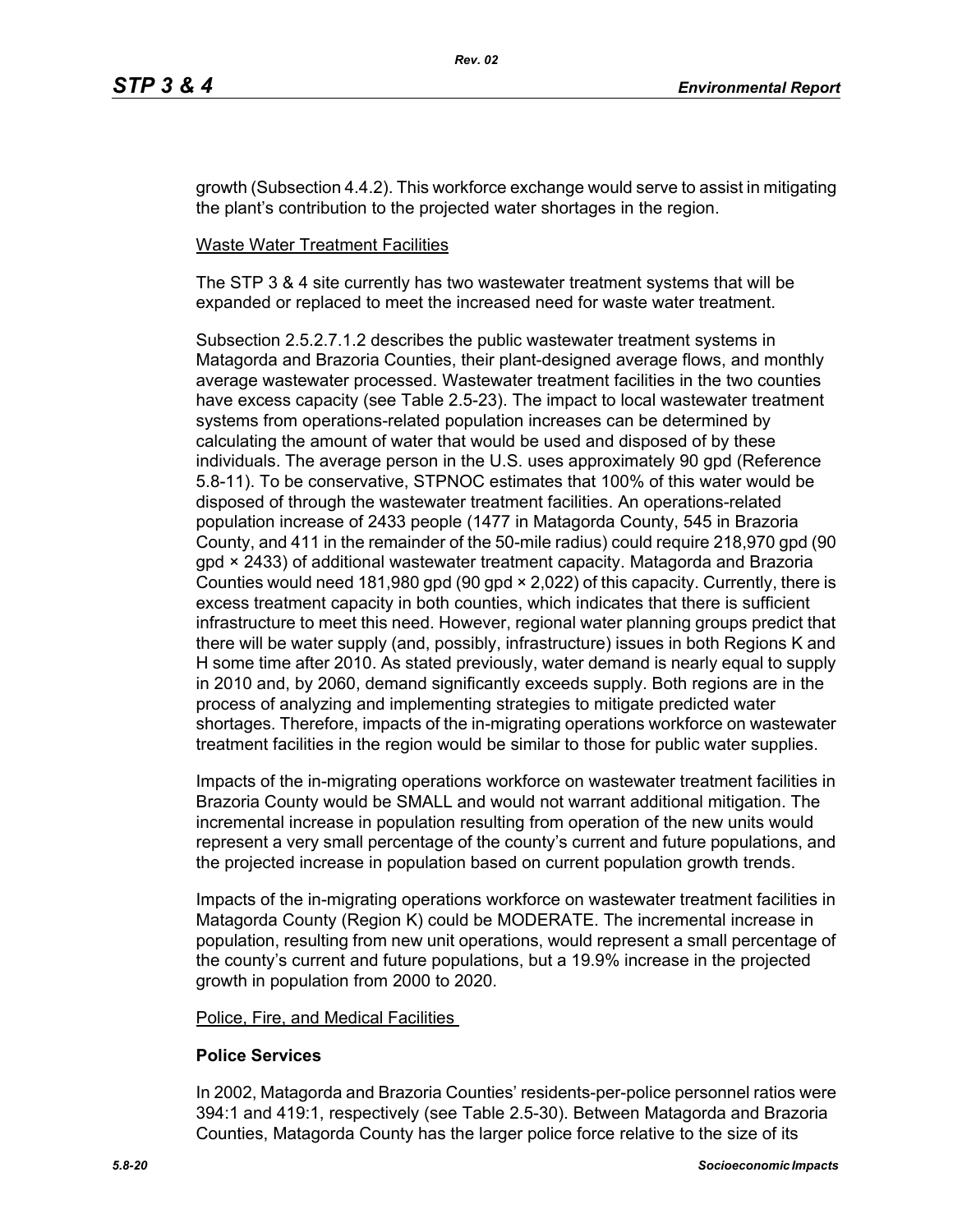population. Local planning officials state that police protection is adequately provided at this time (Subsection 2.5.2.7.2). STPNOC does now, and will continue to, employ its own security force at STP.

The operation of STP 3 & 4 would produce an influx of approximately 1477 new residents to Matagorda County and 545 new residents to Brazoria County. The rest of the operations workforce and families would live in other counties in the 50-mile region. These population increases would increase the persons-per-police personnel ratios (Table 5.8-2) by 3.7% and 0.3% in Matagorda and Brazoria Counties, respectively.

Based on the percentage increase in persons-per-police personnel ratios (Table 5.8- 2), operations-related population increases would not adversely affect existing police services in Matagorda or Brazoria Counties.

STPNOC concludes that the potential impacts of new unit operations on police services in Matagorda and Brazoria Counties and in the 50-mile region would be SMALL and would not warrant mitigation.

#### **Fire Protection Services**

In 2000, Matagorda and Brazoria Counties' persons-per-firefighter ratios were 217:1 and 477:1, respectively (Table 2.5-30). Brazoria County has the higher persons-perfirefighter ratio.

For STP 3 & 4 operations, Matagorda County would see an influx of approximately 1477 new residents and 545 new residents would move into Brazoria County. The rest of the workforce would live in other counties in the 50-mile region. These population increases would increase the persons-per-firefighter ratios (Table 5.8-3) by 3.7% and 0.2% in Matagorda and Brazoria Counties, respectively.

Based on the percentage increase in persons-per-firefighter ratios (Table 5.8-3), operations-related population increases would not adversely affect existing fire protection services in Matagorda or Brazoria Counties.

STPNOC concludes that the potential impacts of the new reactors' workforce on fire protection services in Matagorda and Brazoria Counties and the 50-mile region would be SMALL and mitigation would not be warranted.

### **Medical Services**

Detailed information concerning the medical services in Matagorda and Brazoria Counties is provided in Subsection 2.5.2.7.3. Minor injuries to operations workers would be assessed and treated by onsite medical personnel. Other injuries would be treated at one of the hospitals in the two-county region, depending on severity of the injury. For the existing STP 1 & 2 workforce, agreements are in place with local medical providers to support emergencies. STPNOC would reach similar agreements to provide emergency medical services to the STP 3 & 4 operations workforce. Operations activities should not burden existing medical services.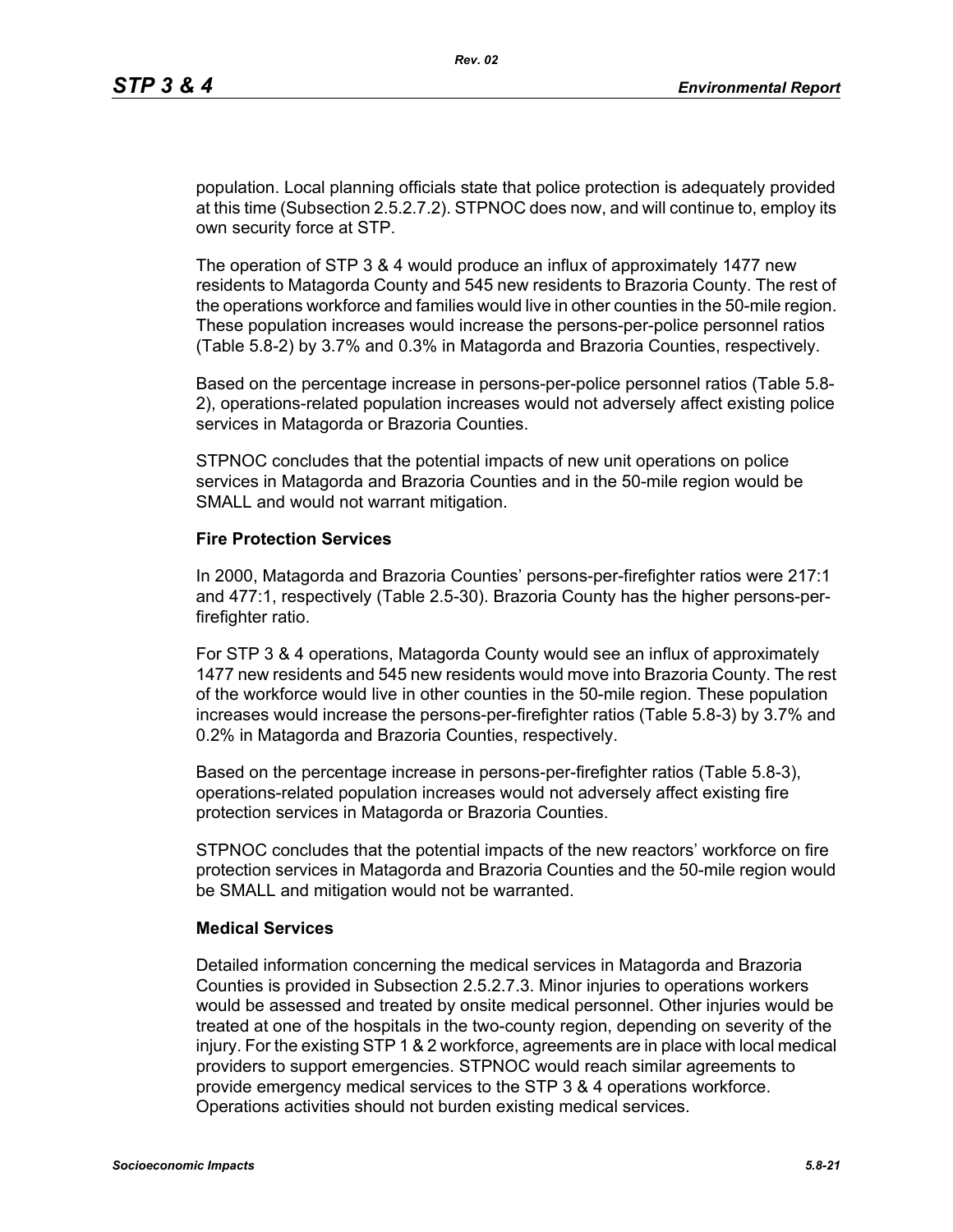The medical facilities in Matagorda and Brazoria Counties provide medical care to much of the population of the two counties. As indicated in Table 2.5-5, the 2000 population of Matagorda and Brazoria Counties, combined, was 279,724. According to Table 2.5-31, in 2006, there were 296 staffed hospital beds and an average daily census of 107 in Matagorda and Brazoria Counties' medical facilities. Adding 2022 residents to the combined population of the two counties would increase the combined population by 0.7%. A 0.7% increase in the average daily census of 107 would increase the average daily census by less than one person, well below the total number of staffed hospital beds in the two counties—296 beds. Additionally, the total number of annual admissions, and annual outpatient visits for the two-county region reported by the American Hospital Association and presented in Table 2,5-31 were 11,084 and 210,946, respectively. A 0.7% increase in these statistics would equate to 11,162 admissions and 212,423 outpatient visits. An increase of less than 1% (i.e., 0.7%) due to the project-related increase in population in the two counties during operations would be a small impact to capacity. Even when adding the state demographer-projected population growth for the two counties (Table 2.5-5), there would still be excess capacity. Therefore, the potential impacts of new unit operations on medical services would be SMALL and mitigation would not be warranted.

## **Social Services**

This section focuses on the potential impacts of operations on the social and related services provided to disadvantaged segments of the population. This section is distinguished from environmental justice issues, which are discussed in Subsection 5.8.3.

The population influx likely would economically benefit the disadvantaged population served by the Texas Health and Human Services Commission and local governmental and nongovernmental organizations. The additional direct jobs would increase the number of indirect jobs that could be filled by currently unemployed workers, thus removing them from social services client lists. Many of these benefits would accrue to Matagorda County, where, because of the smaller economic base, the impact would be more noticeable. Increased property tax revenues resulting from homes and land purchased by the operations workforce could increase government-sponsored social service programs. Therefore, impacts would be positive and SMALL and not require mitigation.

## **5.8.2.2.8 Education**

STPNOC assumes that the new workforce would relocate to the 50-mile region with their families, increasing the population by approximately 4164 people. Approximately 60.7% would settle in Matagorda County, 22.4% in Brazoria County, and the remaining 16.9% will be distributed across the six other counties within the region (Table 4.4-1).

STPNOC conservatively estimates that in an operations workforce related population of 4,650, approximately 952 will be school-aged (Table 2.5-6). This would result in a 23% increase in school-aged population within the 50-mile region. Matagorda County would see the largest increase at 14% and the Brazoria County school population would increase by 5%. The remaining 4% would be distributed across the seven other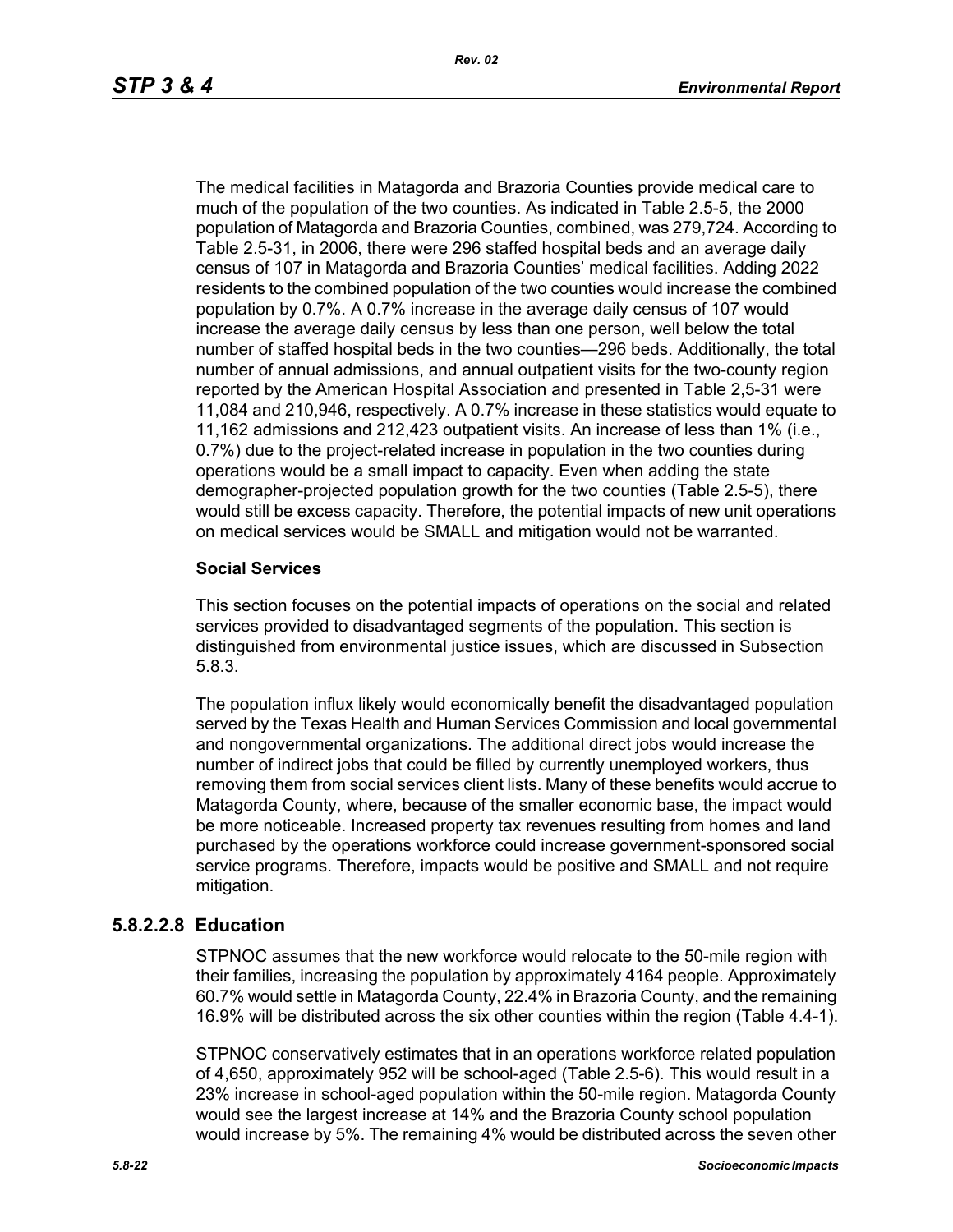counties within the 50-mile region. However, when spread over K-12 grades, it is unlikely this increase would be noticeable on class size, particularly since these children will attend schools that were losing the children of construction workers (Section 2.5).

Increased property tax revenues as a result of the increased population, and, in the case of Matagorda County, Palacios ISD, property taxes on the new reactors would fund additional teachers and additional facilities if necessary (Subsection 2.5.2.3). The remaining revenue tax monies not used by the school district would be collected by the state of Texas and combined with tax revenues from all other Texas counties. These monies would be redistributed to "property-poor" school districts throughout the state of Texas, determined annually by the Texas Legislature Texas Education Code Chapter 42 (Subsection 2.5.2.3).

The impact to the counties within the 50-mile region would be SMALL. The Matagorda County student population could increase by 14%, which would be a MODERATE impact on its education system and would require mitigation. Matagorda County is not planning to construct additional schools (Subsection 2.5.2.8). The quickest mitigation will be to hire additional teachers and move modular classrooms to existing schools. Increased property tax revenues as a result of the increased population, and, in the case of Matagorda County, property taxes on the new reactors, would fund additional teachers and facilities for Palacios ISD. Bay City ISD, if determined by the Texas Legislature to be a "property-poor" school district, would be eligible for monies allocated by the state of Texas for any additional teachers or facilities (Subsection 2.5.2.3).

## **5.8.3 Environmental Justice**

Environmental justice refers to a federal policy under which each federal agency identifies and addresses, as appropriate, disproportionately high and adverse human health or environmental effects of its programs, policies, and activities on minority or low-income populations (Executive Order 12898, Reference 5.8-12). The NRC has a policy on the treatment of environmental justice matters in licensing actions (69 FR 52040), which states, "NRC believes that an analysis of disproportionately high and adverse impacts needs to be done as part of the agency's NEPA obligations to accurately identify and disclose all significant environmental impacts associated with a proposed action. Consequently, while the NRC is committed to the general goals of Executive Order 12898, it will strive to meet those goals through its normal and traditional NEPA review process."

STPNOC located minority and low-income populations within the 50-mile radius of the STP site (Figures 2.5-10 through 2.5-15). Nineteen census block groups, out of a total of 230, within the 50-mile radius have significant Black or African American populations. One block group has a significant Asian minority population and six block groups have a significant "some other race" population. Thirty census block groups within the 50-mile radius have significant Hispanic ethnicity populations. The closest of these groups is approximately 10 miles distant.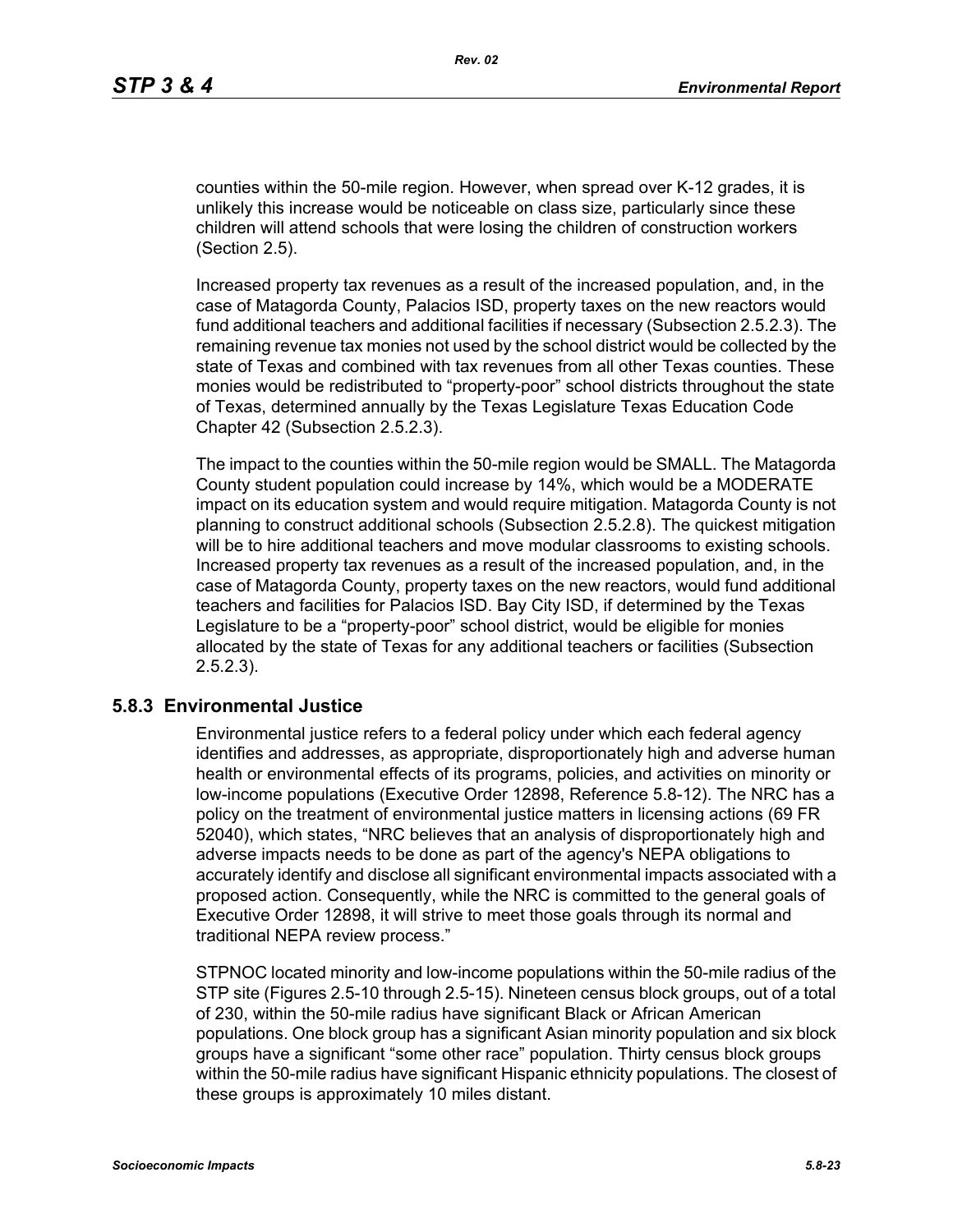STPNOC evaluated whether the health or welfare of minority and low-income populations could be disproportionately adversely affected by potential operations impacts. STPNOC identified the most likely pathways by which adverse environmental impacts associated with the operation of new units at the STP site could affect human populations. As described earlier in Chapter 5, STPNOC analyzed potential operations impacts on land use, water, air, socioeconomics, ecological resources, health and safety, waste management, and cultural resources. STPNOC has identified SMALL impacts in all resources areas in the 50-mile radius, with the exception of socioeconomic impacts in Matagorda County. In Matagorda County, SMALL impacts were found in all socioeconomic resource areas except:

- $\blacksquare$  Economy beneficial and MODERATE
- **Property tax revenue beneficial and MODERATE to LARGE**
- **Transportation MODERATE at shift change during outages**
- Housing MODERATE to LARGE
- Education MODERATE to LARGE

Increased property tax revenues and their boost to the local economy are considered to be beneficial. Moderate increases in traffic would mostly affect people living along or traveling on FM 521 Road during morning and afternoon shift change. MODERATE impacts to housing are expected to be mitigated by new housing construction and should not affect homeowners or renters already residing in Matagorda County.

STPNOC also investigated the possibility of subsistence-living populations in the vicinity of the STP site by contacting local government officials, the staff of social welfare agencies, and businesses concerning unusual resource dependencies or practices that could result in potentially disproportionate impacts to minority and lowincome populations. STPNOC asked about minority, low-income, and migrant populations or locations of particular concern, and whether subsistence living conditions were evident. No one that was contacted reported such dependencies or practices, as subsistence agriculture, hunting, or fishing, through which the populations could be disproportionately adversely affected by the project.

In summary, no operations-related adverse health or environmental effects that would disproportionately affect minority or low-income populations were identified. Therefore, STPNOC concludes that impacts of operations of new nuclear units at the STP site on minority and low-income populations would be SMALL and mitigation would not be warranted.

#### **5.8.4 References**

5.8-1 "2005 Annual Environmental Operating Report," South Texas Project Electric Generating Station, April 2005.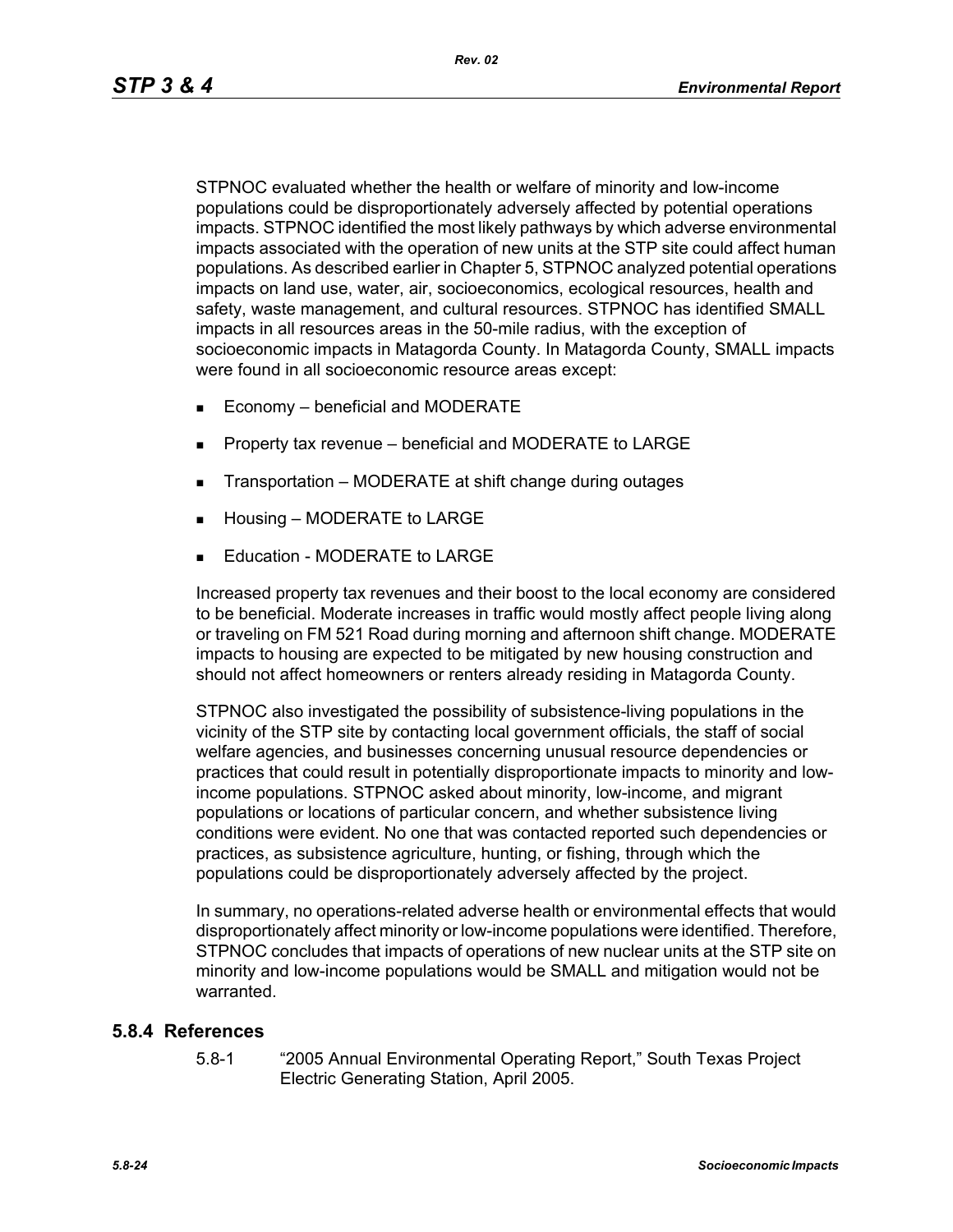- 5.8-2 "Information on Levels of Environmental Noise Requisite to Protect Public Health and Welfare with an Adequate Margin of Safety," EPA (U.S. Environmental Protection Agency) March 1974, Pages B-1 and B-2. Available at http://www.nonoise.org/library/levels74/levels74.htm, accessed September 15, 2006.
- 5.8-3 "Construction Noise Hazard Alert," Center to Protect Worker's Rights, available at http://www.cpwr.com/hazpdfs/kfnoise.PDF, accessed April 17, 2007.
- 5.8-4 Code of Federal Regulations, Title 40, part 81, section 38, Designation of Areas for Air Quality Planning Purposes; Texas; Revised Geographical Designation of Certain Air Quality Control Regions.
- 5.8-5 Code of Federal Regulations, Title 40, part 50, National Primary and Secondary Ambient Air Quality Standards.
- 5.8-6 "State and County Quickfacts. Matagorda County, Texas and Brazoria County, Texas," USCB (U.S. Census Bureau) 2000. Available at http://factfinder.census. gov/, accessed May 16, 2007.
- 5.8-7 "RIMS II Multipliers for Matagorda and Brazoria Counties, Texas," BEA (U.S. Bureau of Economic Analysis), U. S. Department of Commerce. Economic and Statistics Administration. Bureau of Economic Analysis, Washington, D.C., February 2, 2007.
- 5.8-8 "80th Texas Legislature: Biennial Revenue Estimate, 2008-2009." Texas Comptroller of Public Accounts, January 2007. Available at http://www. window.state.tx.us/taxbud/bre2008/BRE\_2008-09.pdf, accessed July 18, 2007.
- 5.8-9 Palacios Independent School District, 2007. Information from Herbert Ressler, Business Manager, Palacios ISD regarding tax abatement legislation. May 2007.
- 5.8-10 Texas Legislature Online, 2007. Status of House Bill (HB) 2994. Available at http://www.legis.state.tx.us/billlookup/History.aspx?LegSess=80R&Bill=H B2994, accessed June 22, 2007.
- 5.8-11 "Water on Tap: What You Need to Know," EPA (U.S. Environmental Protection Agency) EPA 815- K-03-007, Office of Water, Washington, DC, 2003.
- 5.8-12 Office of the President, Federal Actions To Address Environmental Justice in Minority Populations and Low-Income Populations, Executive Order 12898, February 11, 1994.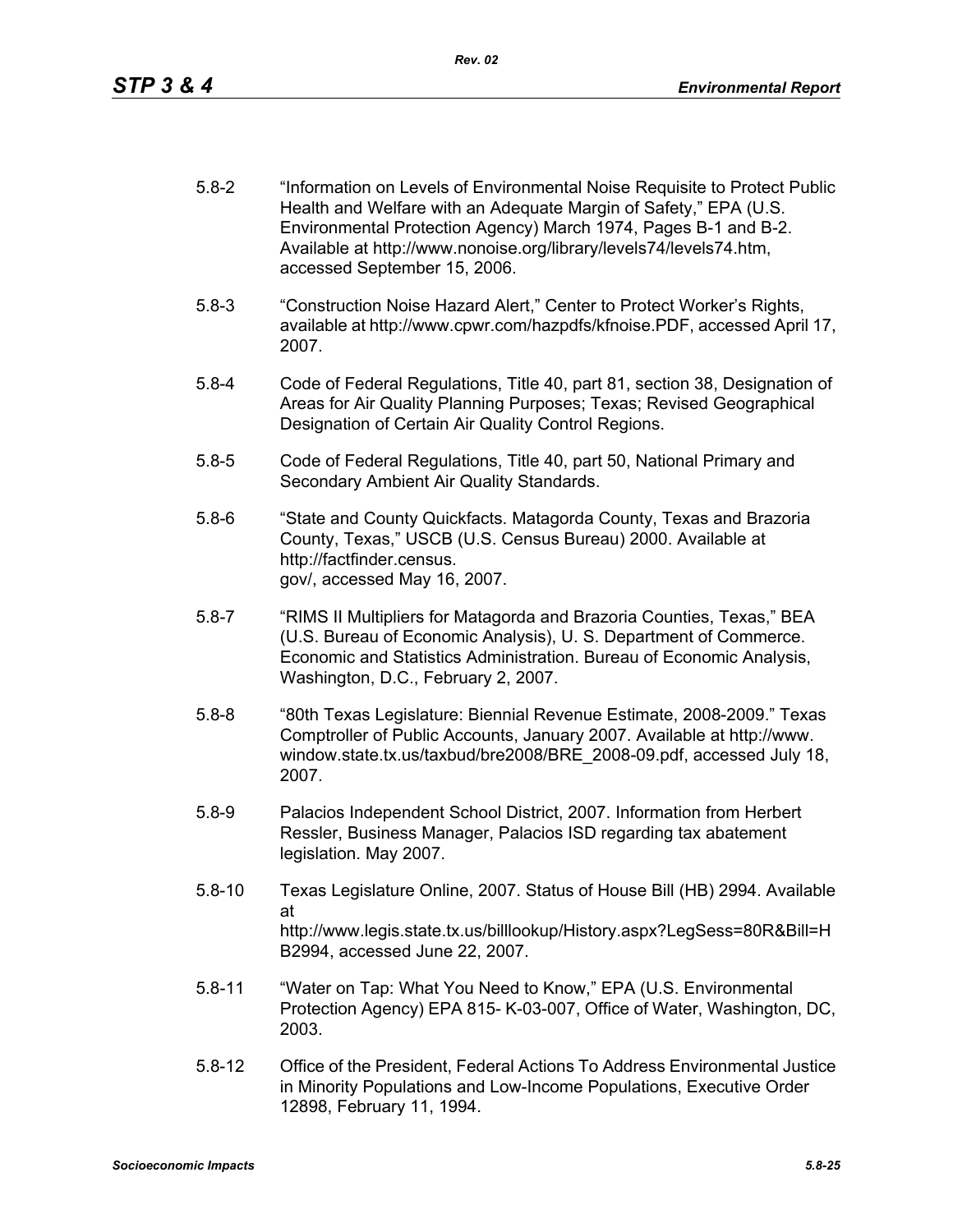5.8-13 "Local Area Unemployment Statistics," BLS, 2007. Available at http://www. stats.bls.gov, accessed on February 5, 2007.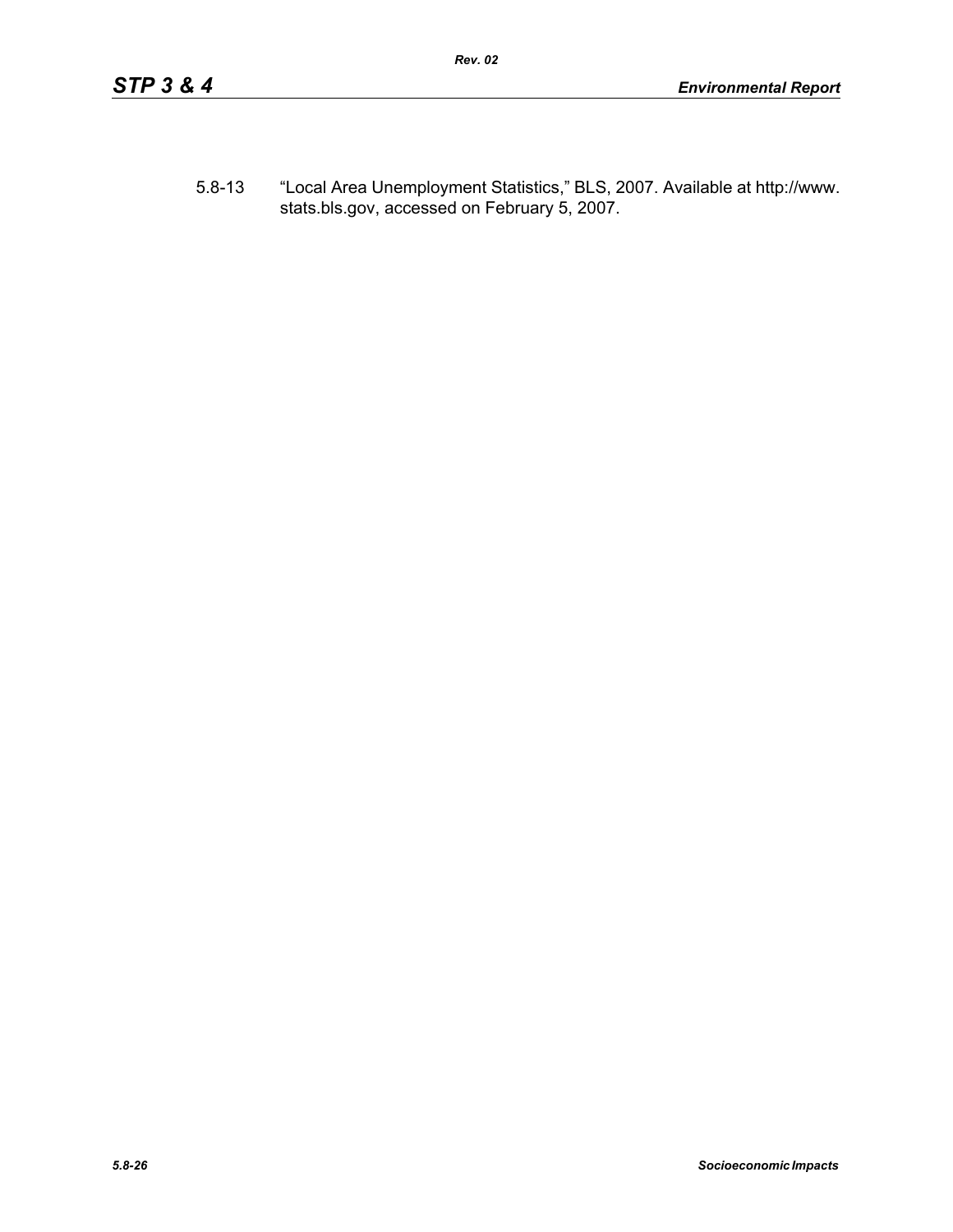| Demographic                                                                                | <b>ABWR</b><br>2 Units |
|--------------------------------------------------------------------------------------------|------------------------|
| <b>Operations Workforce Peak</b>                                                           | 888                    |
| Number of workers who migrate into the 50-mile radius                                      | 888                    |
| Indirect jobs $(888 \times 1.47)$                                                          | 1,305                  |
| Total number of jobs (direct plus indirect)                                                | 2,193                  |
| 2005 unemployed in the two counties [1]                                                    | 8,870                  |
| 2005 unemployment rate in the two counties                                                 | 5.9%                   |
| Total number of indirect jobs as a percent of unemployed population in two-<br>county area | 14.7%                  |

| Table 5.8-1 Direct and Indirect Employment |  |  |  |  |
|--------------------------------------------|--|--|--|--|
|--------------------------------------------|--|--|--|--|

[1]Reference 5.8-13.

## **Table 5.8-2 Police Protection in the Two Counties of Interest, Adjusted for the Operations Workforce and Associated Population Increase**

| County          | Total<br><b>Population</b><br>in 2000 | <b>Additional</b><br><b>Population</b><br>Due to New<br><b>Plant</b><br><b>Operations</b> | Total<br><b>Population</b> | <b>Police</b><br><b>Protection</b><br>in 2002 | <b>Operations</b><br><b>Workforce-</b><br><b>Adjusted</b><br>Persons-<br>per-Police<br><b>Personnel</b><br><b>Ratio</b> | <b>Percent</b><br>Increase from<br>2000 Persons-<br>per-Police<br><b>Personnel</b><br><b>Ratio</b> |
|-----------------|---------------------------------------|-------------------------------------------------------------------------------------------|----------------------------|-----------------------------------------------|-------------------------------------------------------------------------------------------------------------------------|----------------------------------------------------------------------------------------------------|
| Matagorda       | 37,957                                | 1,477                                                                                     | 39,434                     | 100                                           | 394:1                                                                                                                   | 3.7                                                                                                |
| <b>Brazoria</b> | 241,767                               | 545                                                                                       | 242,312                    | 578                                           | 419:1                                                                                                                   | 0.3                                                                                                |

Source: Table 2.5-30 Police and Fire Protection